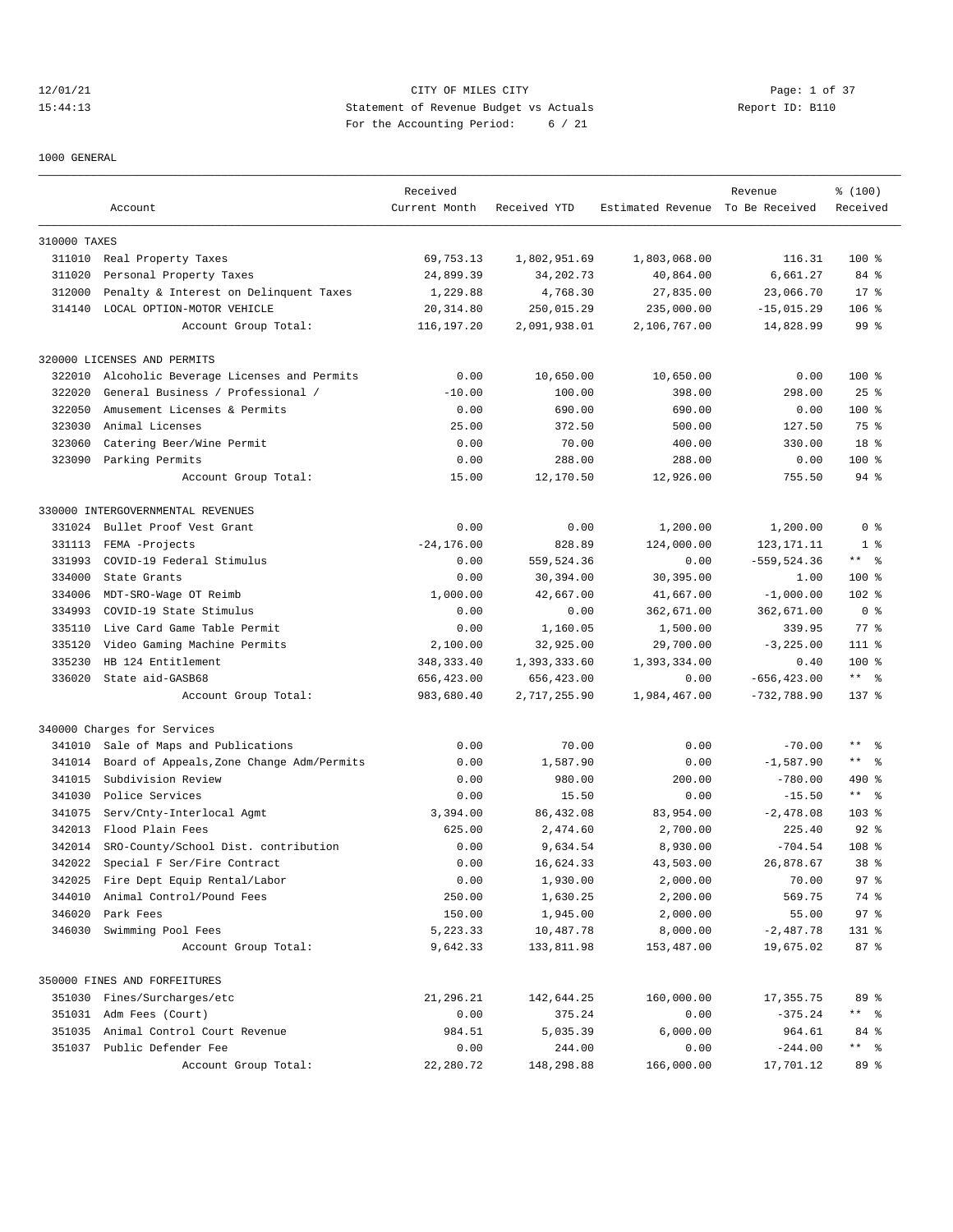# 12/01/21 CITY OF MILES CITY Page: 2 of 37 15:44:13 Statement of Revenue Budget vs Actuals Report ID: B110 For the Accounting Period: 6 / 21

1000 GENERAL

|        |                                   | Received      |              |                   | Revenue        | % (100)          |
|--------|-----------------------------------|---------------|--------------|-------------------|----------------|------------------|
|        | Account                           | Current Month | Received YTD | Estimated Revenue | To Be Received | Received         |
|        | 360000 MISCELLANEOUS REVENUE      |               |              |                   |                |                  |
| 361005 | MidRivers Franchise Fees          | 0.00          | 101,705.37   | 100,000.00        | $-1,705.37$    | 102 %            |
| 361010 | Land Rental                       | 8,394.00      | 50, 911.24   | 43,891.00         | $-7,020.24$    | $116$ %          |
| 361020 | Building Rentals                  | 1,716.66      | 20,599.92    | 20,600.00         | 0.08           | 100 %            |
| 362000 | Insurance Proceeds                | $-495.31$     | $-495.31$    | 0.00              | 495.31         | $***$ $ -$       |
| 362020 | MISC REVENUE                      | $-760.86$     | 17,623.15    | 0.00              | $-17,623.15$   | $***$ $ -$       |
| 362022 | Health Ins-MMIA Emp Benefits Prog | 126.45        | 57.79        | 0.00              | $-57.79$       | $***$ $ -$       |
| 365000 | Contributions and Donations       | 50.00         | 1,304.00     | 0.00              | $-1, 304.00$   | $***$ $%$        |
| 366040 | Misc.-BHS                         | 0.00          | 2,400.00     | 900.00            | $-1,500.00$    | $267$ $%$        |
| 366050 | Sale of Junk/Salvage-PD cars      | 0.00          | 4,715.00     | 2,760.00          | $-1,955.00$    | 171 %            |
| 367000 | Sale of Junk or Salvage           | 0.00          | 950.00       | 600.00            | $-350.00$      | 158 %            |
|        | Account Group Total:              | 9,030.94      | 199,771.16   | 168,751.00        | $-31,020.16$   | 118 <sup>8</sup> |
|        | 370000 INVESTMENT EARNINGS        |               |              |                   |                |                  |
| 371010 | Investment Earnings               | 200.35        | 2,766.95     | 10,000.00         | 7,233.05       | $28$ $%$         |
|        | Account Group Total:              | 200.35        | 2,766.95     | 10,000.00         | 7,233.05       | 28 <sup>8</sup>  |
|        | 380000 OTHER FINANCING SOURCES    |               |              |                   |                |                  |
| 383000 | Interfund Operating Transfer      | 184,744.68    | 586,394.32   | 618,207.00        | 31,812.68      | 95 <sup>8</sup>  |
|        | Account Group Total:              | 184,744.68    | 586,394.32   | 618,207.00        | 31,812.68      | 95 <sup>8</sup>  |
|        | Fund Total:                       | 1,325,791.62  | 5,892,407.70 | 5,220,605.00      | $-671,802.70$  | $113*$           |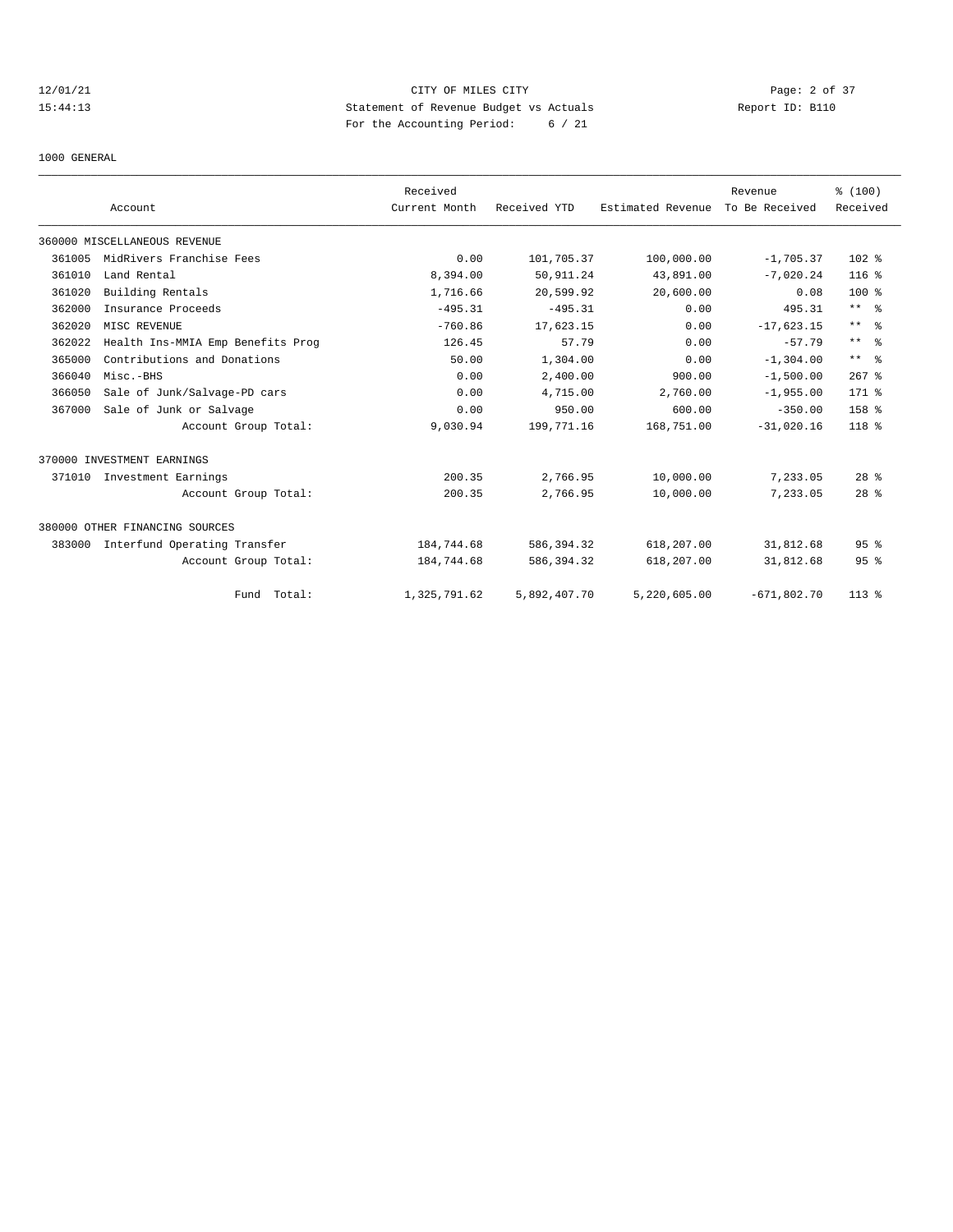# 12/01/21 CITY OF MILES CITY Page: 3 of 37 15:44:13 Statement of Revenue Budget vs Actuals Report ID: B110 For the Accounting Period: 6 / 21

### 2220 LIBRARY

|        | Account                           | Received<br>Current Month | Received YTD | Estimated Revenue | Revenue<br>To Be Received | % (100)<br>Received |
|--------|-----------------------------------|---------------------------|--------------|-------------------|---------------------------|---------------------|
|        | 340000 Charges for Services       |                           |              |                   |                           |                     |
| 341075 | Serv/Cnty-Interlocal Agmt         | 41, 424.52                | 41,424.52    | 41,425.00         | 0.48                      | 100 %               |
| 346070 | Library Fees                      | 0.00                      | 1,316.55     | 4,000.00          | 2,683.45                  | $33*$               |
| 346073 | One Time Endowments               | 1,000.00                  | 1,000.00     | 0.00              | $-1,000.00$               | $***$ $-$           |
| 346074 | Book Sales                        | 173.25                    | 480.50       | 400.00            | $-80.50$                  | $120*$              |
|        | Account Group Total:              | 42,597.77                 | 44,221.57    | 45,825.00         | 1,603.43                  | 97 <sub>8</sub>     |
|        | 360000 MISCELLANEOUS REVENUE      |                           |              |                   |                           |                     |
| 362020 | MISC REVENUE                      | 0.00                      | 0.00         | 200,000.00        | 200,000.00                | 0 %                 |
| 365035 | Donation-Library Board of Trustee | 0.00                      | 3,353.96     | 0.00              | $-3, 353.96$              | $***$ $ -$          |
|        | Account Group Total:              | 0.00                      | 3,353.96     | 200,000.00        | 196,646.04                | 2 <sub>8</sub>      |
|        | 380000 OTHER FINANCING SOURCES    |                           |              |                   |                           |                     |
| 383000 | Interfund Operating Transfer      | 25,829.58                 | 309,954.96   | 309,955.00        | 0.04                      | $100*$              |
|        | Account Group Total:              | 25,829.58                 | 309,954.96   | 309,955.00        | 0.04                      | $100*$              |
|        | Fund Total:                       | 68, 427.35                | 357,530.49   | 555,780.00        | 198,249.51                | 64 %                |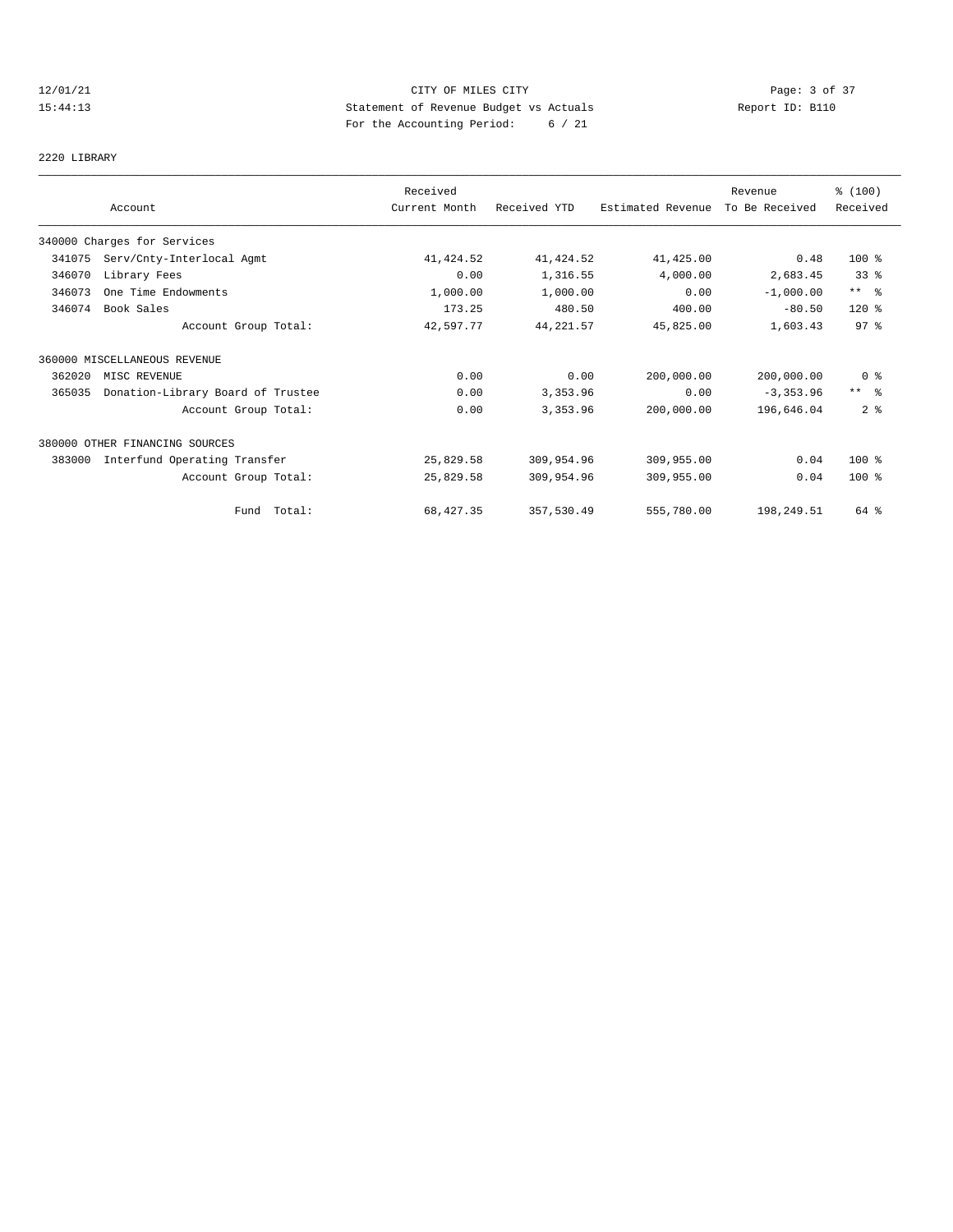# 12/01/21 CITY OF MILES CITY Page: 4 of 37<br>15:44:13 Statement of Revenue Budget vs Actuals Report ID: B110<br>2011/11 Page: 4 of 37 15:44:13 Statement of Revenue Budget vs Actuals Report ID: B110 For the Accounting Period: 6 / 21

#### 2260 EMERGENCY DISASTER

|              | Account                                | Received<br>Current Month | Received YTD | Estimated Revenue | Revenue<br>To Be Received | % (100)<br>Received |
|--------------|----------------------------------------|---------------------------|--------------|-------------------|---------------------------|---------------------|
| 310000 TAXES |                                        |                           |              |                   |                           |                     |
| 311010       | Real Property Taxes                    | 1.80                      | 35.11        | 250.00            | 214.89                    | $14*$               |
| 311020       | Personal Property Taxes                | 0.00                      | 6.47         | 50.00             | 43.53                     | $13*$               |
| 312000       | Penalty & Interest on Delinquent Taxes | 11.72                     | 43.54        | 30.00             | $-13.54$                  | $145$ %             |
|              | Account Group Total:                   | 13.52                     | 85.12        | 330.00            | 244.88                    | $26$ $\frac{6}{3}$  |
|              | Fund Total:                            | 13.52                     | 85.12        | 330.00            | 244.88                    | $26$ %              |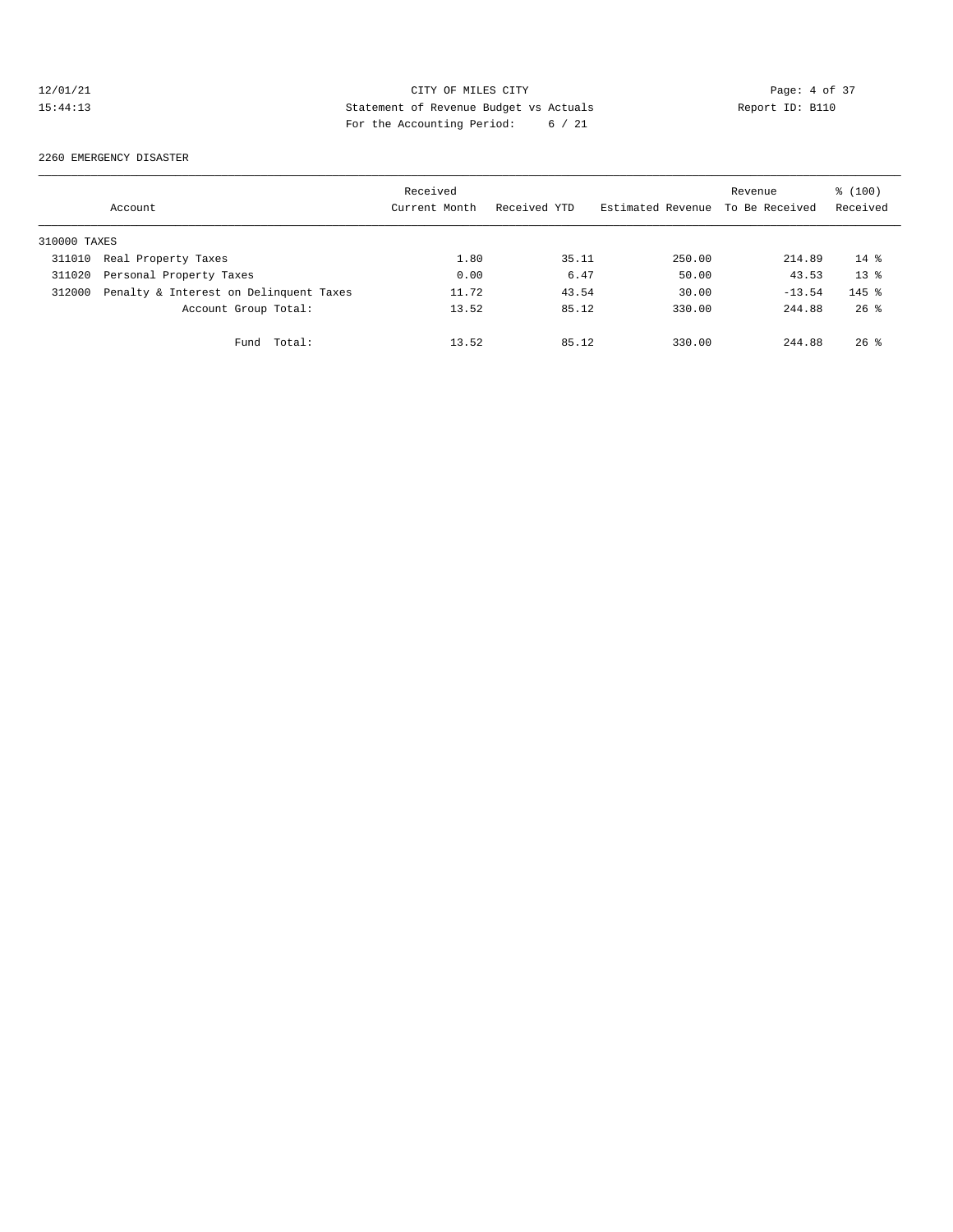### 12/01/21 CITY OF MILES CITY CHERE CITY Page: 5 of 37<br>15:44:13 Statement of Revenue Budget vs Actuals Report ID: B110 15:44:13 Statement of Revenue Budget vs Actuals Report ID: B110 For the Accounting Period: 6 / 21

2270 Health

| Account                                | Received<br>Current Month | Received YTD | Estimated Revenue To Be Received | Revenue | $\frac{100}{3}$<br>Received |
|----------------------------------------|---------------------------|--------------|----------------------------------|---------|-----------------------------|
| 380000 OTHER FINANCING SOURCES         |                           |              |                                  |         |                             |
| Interfund Operating Transfer<br>383000 | 0.00                      | 13,000.00    | 13,000.00                        | 0.00    | $100$ %                     |
| Account Group Total:                   | 0.00                      | 13,000.00    | 13,000.00                        | 0.00    | $100*$                      |
| Fund Total:                            | 0.00                      | 13,000.00    | 13,000.00                        | 0.00    | $100*$                      |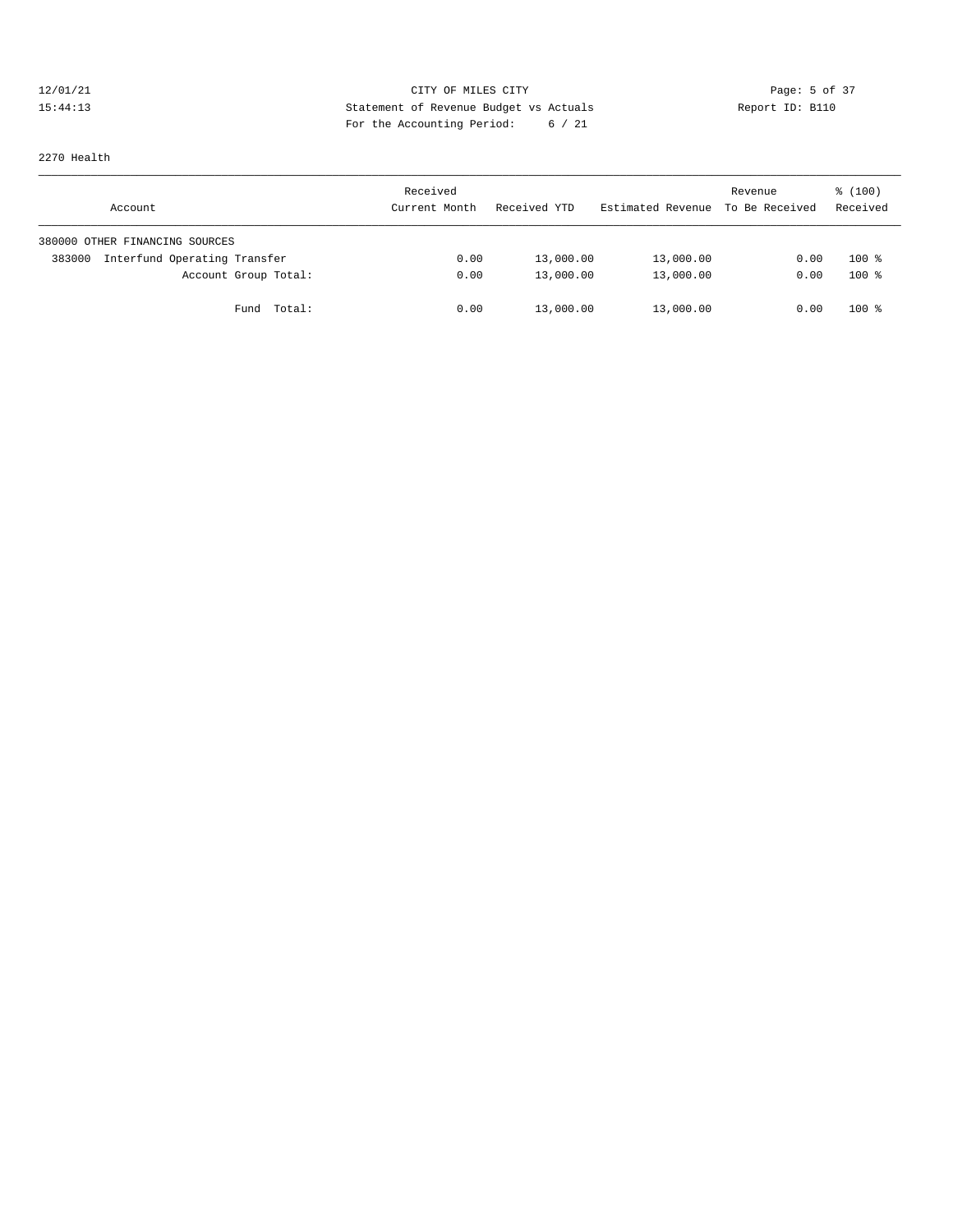# 12/01/21 CITY OF MILES CITY Page: 6 of 37 15:44:13 Statement of Revenue Budget vs Actuals Report ID: B110 For the Accounting Period: 6 / 21

#### 2310 TIFD-Downtown

|              |                                        | Received      |              |                   | Revenue        | % (100)        |
|--------------|----------------------------------------|---------------|--------------|-------------------|----------------|----------------|
|              | Account                                | Current Month | Received YTD | Estimated Revenue | To Be Received | Received       |
| 310000 TAXES |                                        |               |              |                   |                |                |
| 311010       | Real Property Taxes                    | 3,470.17      | 120,963.78   | 76,817.00         | $-44, 146.78$  | $157$ %        |
| 311020       | Personal Property Taxes                | 3,057.99      | 3,987.38     | 10,000.00         | 6,012.62       | $40*$          |
| 312000       | Penalty & Interest on Delinquent Taxes | 72.72         | 197.78       | 0.00              | $-197.78$      | $***$ $%$      |
|              | Account Group Total:                   | 6,600.88      | 125, 148.94  | 86,817.00         | $-38, 331.94$  | $144$ $%$      |
|              | 330000 INTERGOVERNMENTAL REVENUES      |               |              |                   |                |                |
| 331172       | Montana Main St Grant                  | 0.00          | 0.00         | 10,000.00         | 10,000.00      | 0 <sup>8</sup> |
| 331993       | COVID-19 Federal Stimulus              | 0.00          | 1,120.40     | 0.00              | $-1, 120.40$   | $***$ $ -$     |
|              | Account Group Total:                   | 0.00          | 1,120.40     | 10,000.00         | 8,879.60       | $11*$          |
|              | 370000 INVESTMENT EARNINGS             |               |              |                   |                |                |
| 371010       | Investment Earnings                    | 31.08         | 415.01       | 0.00              | $-415.01$      | $***$ $ -$     |
|              | Account Group Total:                   | 31.08         | 415.01       | 0.00              | $-415.01$      | $***$ $ -$     |
|              | 380000 OTHER FINANCING SOURCES         |               |              |                   |                |                |
| 383000       | Interfund Operating Transfer           | 0.00          | 0.00         | 2,000.00          | 2,000.00       | 0 <sup>8</sup> |
|              | Account Group Total:                   | 0.00          | 0.00         | 2,000.00          | 2,000.00       | 0 <sup>8</sup> |
|              | Fund Total:                            | 6,631.96      | 126,684.35   | 98,817.00         | $-27,867.35$   | 128 %          |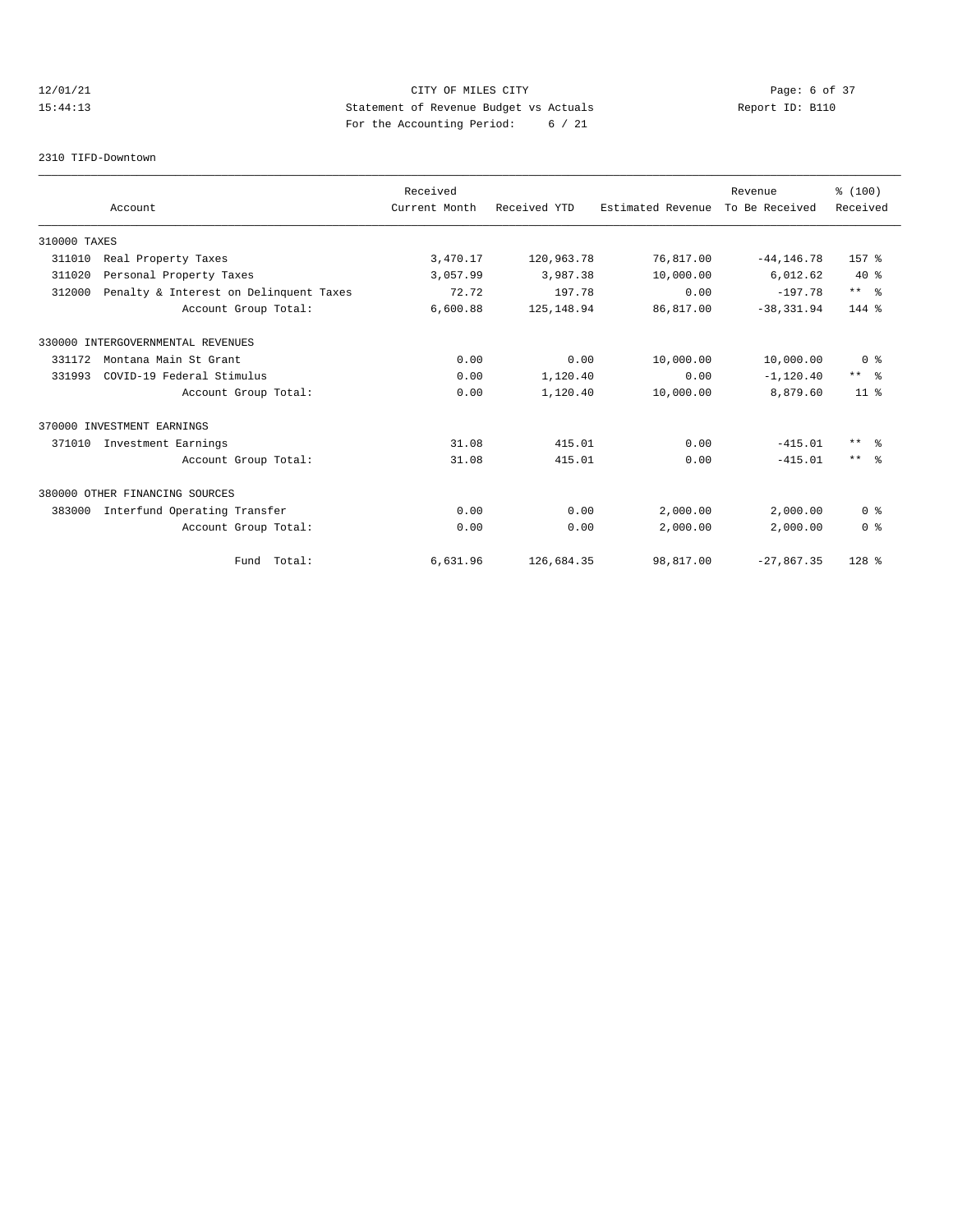### 12/01/21 CITY OF MILES CITY Page: 7 of 37 15:44:13 Statement of Revenue Budget vs Actuals Report ID: B110 For the Accounting Period: 6 / 21

2372 Permissive Medical Levy

|              | Account                                | Received<br>Current Month | Received YTD | Estimated Revenue | Revenue<br>To Be Received | $\frac{100}{3}$<br>Received |
|--------------|----------------------------------------|---------------------------|--------------|-------------------|---------------------------|-----------------------------|
| 310000 TAXES |                                        |                           |              |                   |                           |                             |
| 311010       | Real Property Taxes                    | 10,852.81                 | 280,309.51   | 280,756.00        | 446.49                    | $100*$                      |
| 311020       | Personal Property Taxes                | 3,877.10                  | 5,237.54     | 6, 363, 00        | 1,125.46                  | 82 %                        |
| 312000       | Penalty & Interest on Delinquent Taxes | 41.02                     | 152.57       | 0.00              | $-152.57$                 | $***$ $\frac{6}{3}$         |
|              | Account Group Total:                   | 14,770.93                 | 285,699.62   | 287, 119, 00      | 1,419.38                  | $100$ %                     |
|              | Total:<br>Fund                         | 14,770.93                 | 285,699.62   | 287, 119, 00      | 1,419.38                  | $100$ %                     |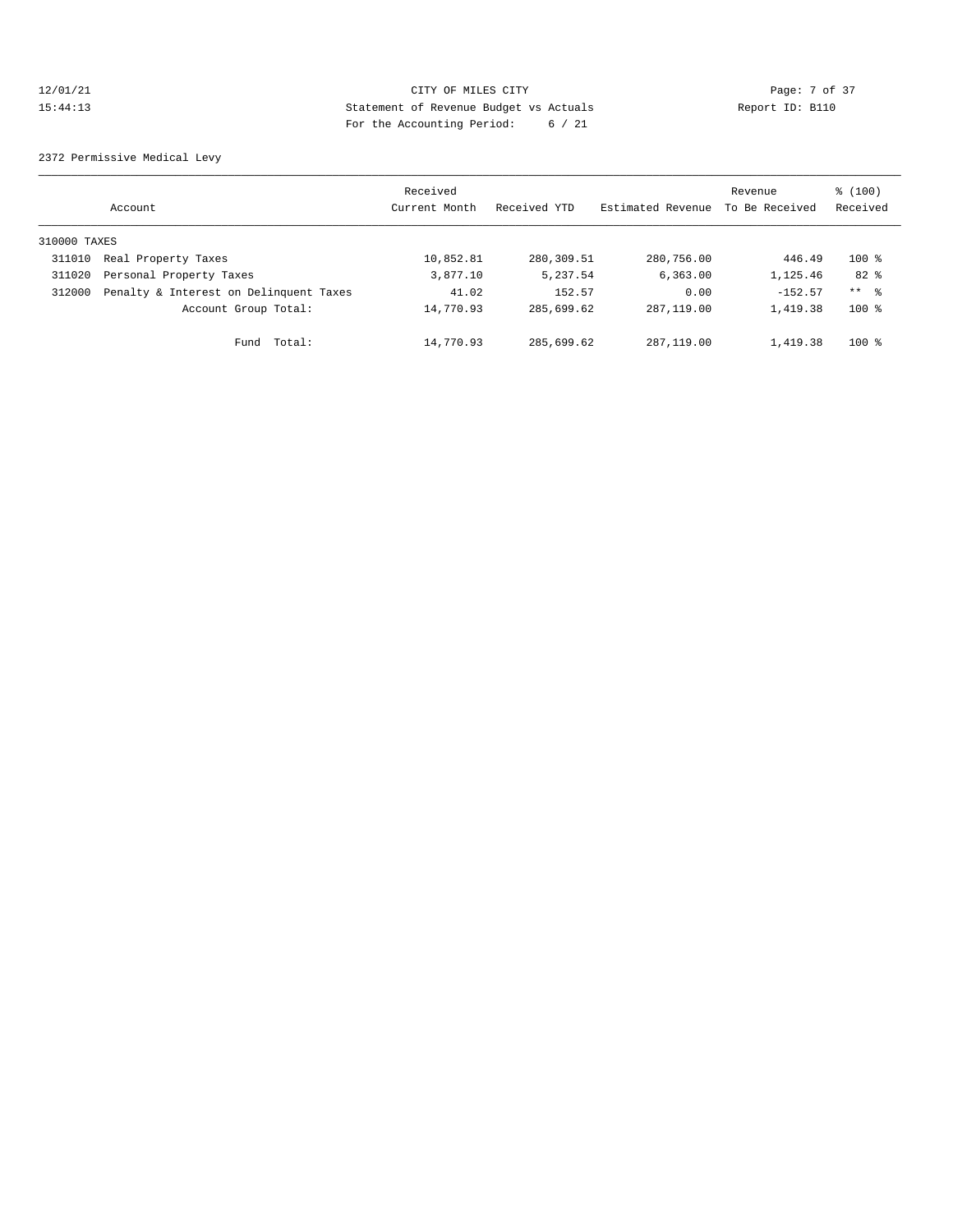### 12/01/21 CITY OF MILES CITY CONTRIBUTE CITY Page: 8 of 37<br>15:44:13 15:44:13 Statement of Revenue Budget vs Actuals Report ID: B110 15:44:13 Statement of Revenue Budget vs Actuals Report ID: B110 For the Accounting Period: 6 / 21

#### 2390 DRUG FORFEITURE

| Account                      | Received<br>Current Month | Received YTD | Estimated Revenue To Be Received | Revenue   | \$(100)<br>Received |
|------------------------------|---------------------------|--------------|----------------------------------|-----------|---------------------|
| 350000 FINES AND FORFEITURES |                           |              |                                  |           |                     |
| Drug Forfeitures<br>351013   | 0.00                      | 2,252.42     | 2,000.00                         | $-252.42$ | $113*$              |
| Account Group Total:         | 0.00                      | 2,252.42     | 2,000.00                         | $-252.42$ | $113*$              |
| Fund Total:                  | 0.00                      | 2,252.42     | 2,000.00                         | $-252.42$ | $113*$              |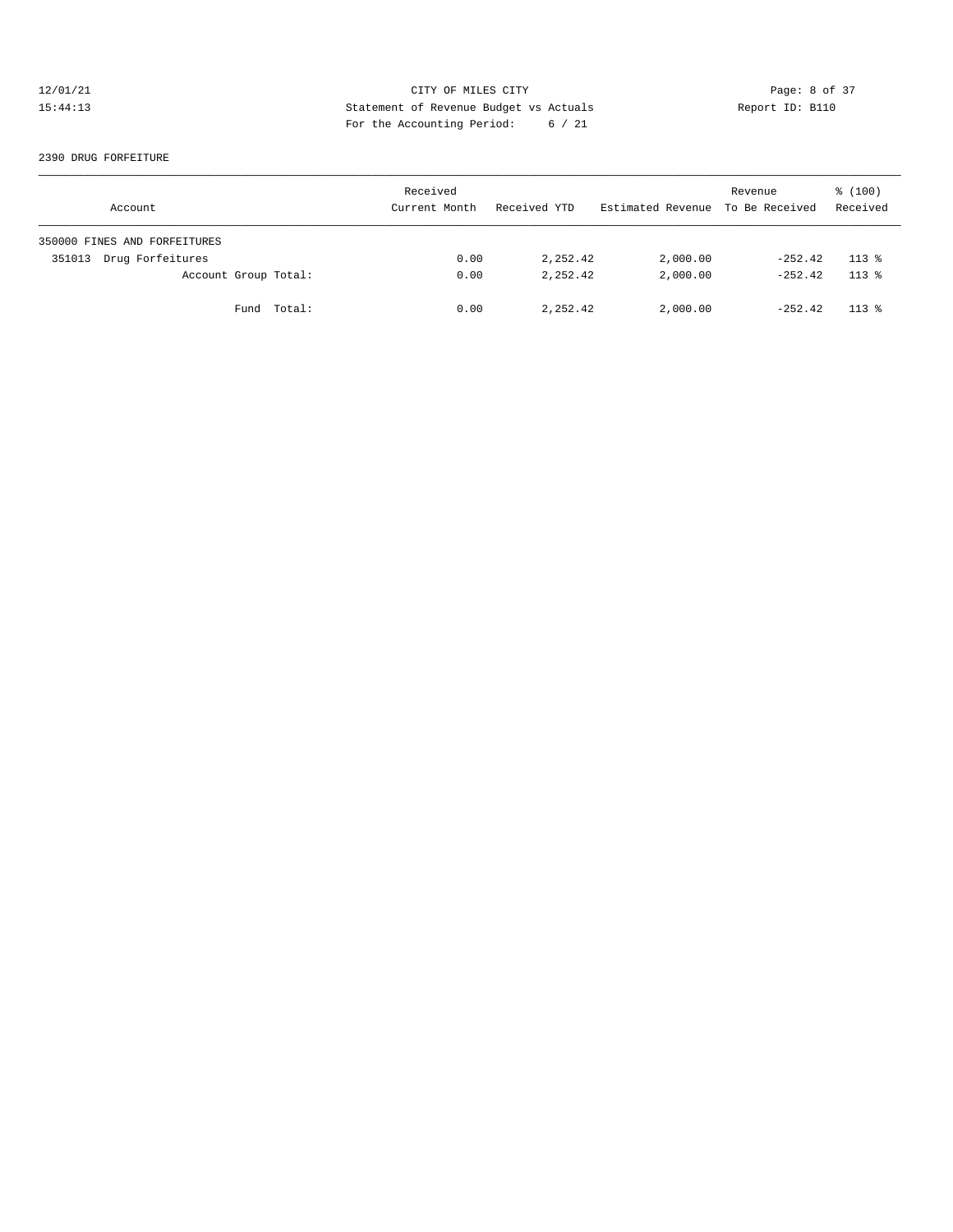# 12/01/21 CITY OF MILES CITY CONTRIBUTE CITY Page: 9 of 37<br>15:44:13 15:44:13 Statement of Revenue Budget vs Actuals Report ID: B110 15:44:13 Statement of Revenue Budget vs Actuals Report ID: B110 For the Accounting Period: 6 / 21

#### 2394 BUILDING CODE ENFORCEMENT

| Account                              | Received<br>Current Month | Received YTD | Estimated Revenue | Revenue<br>To Be Received | \$(100)<br>Received |
|--------------------------------------|---------------------------|--------------|-------------------|---------------------------|---------------------|
| 320000 LICENSES AND PERMITS          |                           |              |                   |                           |                     |
| Building & Related Permits<br>323010 | 42,093.67                 | 99,228.06    | 180,000.00        | 80,771.94                 | 55 <sup>8</sup>     |
| Account Group Total:                 | 42,093.67                 | 99,228,06    | 180,000.00        | 80,771.94                 | 55 <sup>8</sup>     |
| Total:<br>Fund                       | 42,093.67                 | 99,228.06    | 180,000.00        | 80,771.94                 | 55 %                |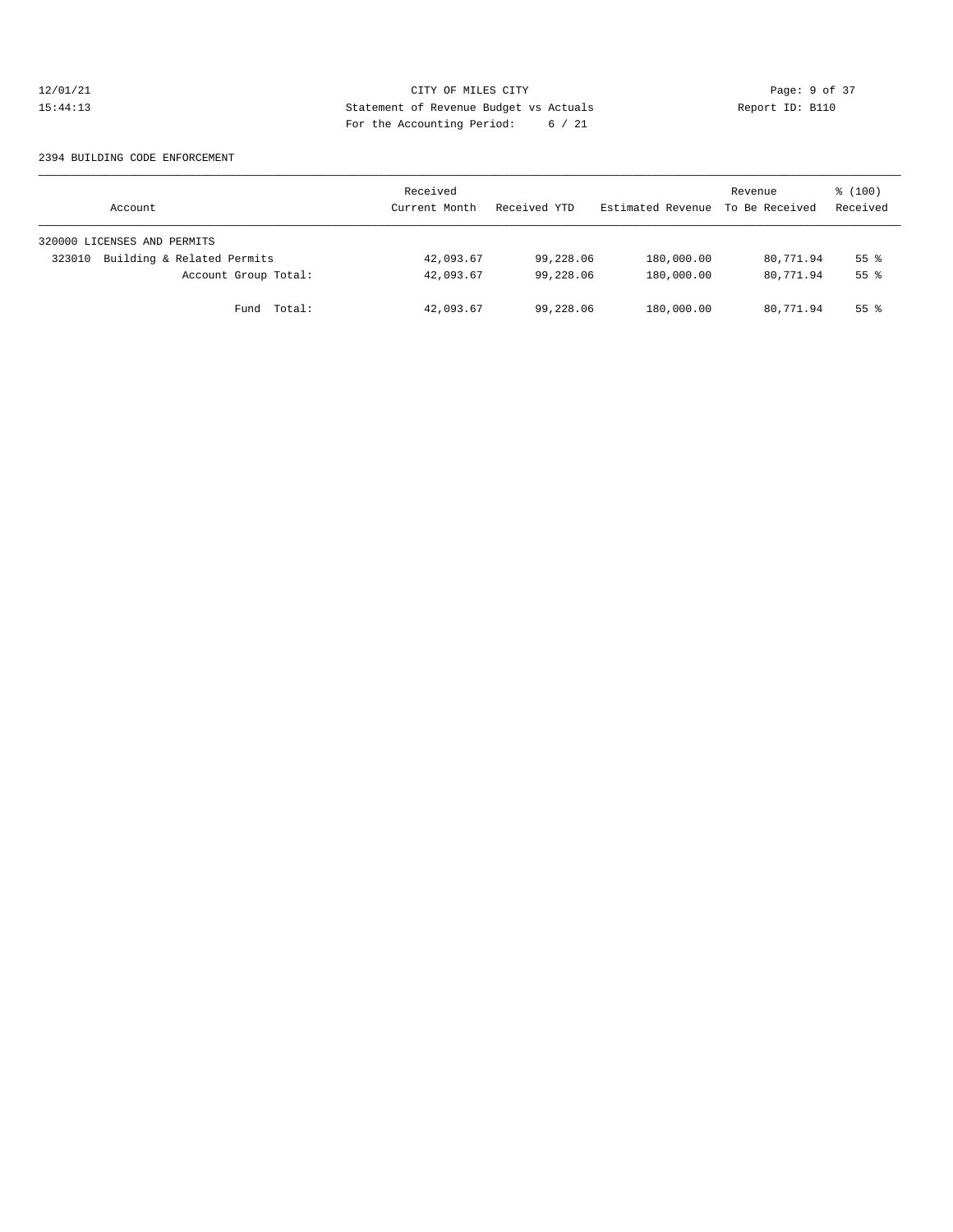### 12/01/21 Page: 10 of 37 15:44:13 Statement of Revenue Budget vs Actuals Report ID: B110 For the Accounting Period: 6 / 21

2400 LTG M D#165-(Gen City)

|        |                                          | Received      |              |                   | Revenue        | % (100)  |
|--------|------------------------------------------|---------------|--------------|-------------------|----------------|----------|
|        | Account                                  | Current Month | Received YTD | Estimated Revenue | To Be Received | Received |
|        | 360000 MISCELLANEOUS REVENUE             |               |              |                   |                |          |
| 363010 | Maintenance Assessments                  | 7,564.89      | 163, 257.86  | 163,168.00        | $-89.86$       | $100*$   |
| 363040 | Penalty & Interest on Deling Assessments | 178.17        | 613.07       | 550.00            | $-63.07$       | $111*$   |
|        | Account Group Total:                     | 7,743.06      | 163,870.93   | 163,718.00        | $-152.93$      | $100$ %  |
|        | 370000 INVESTMENT EARNINGS               |               |              |                   |                |          |
| 371010 | Investment Earnings                      | 12.20         | 189.67       | 1,100.00          | 910.33         | $17*$    |
|        | Account Group Total:                     | 12.20         | 189.67       | 1,100.00          | 910.33         | $17*$    |
|        | Total:<br>Fund                           | 7.755.26      | 164,060.60   | 164,818.00        | 757.40         | $100$ %  |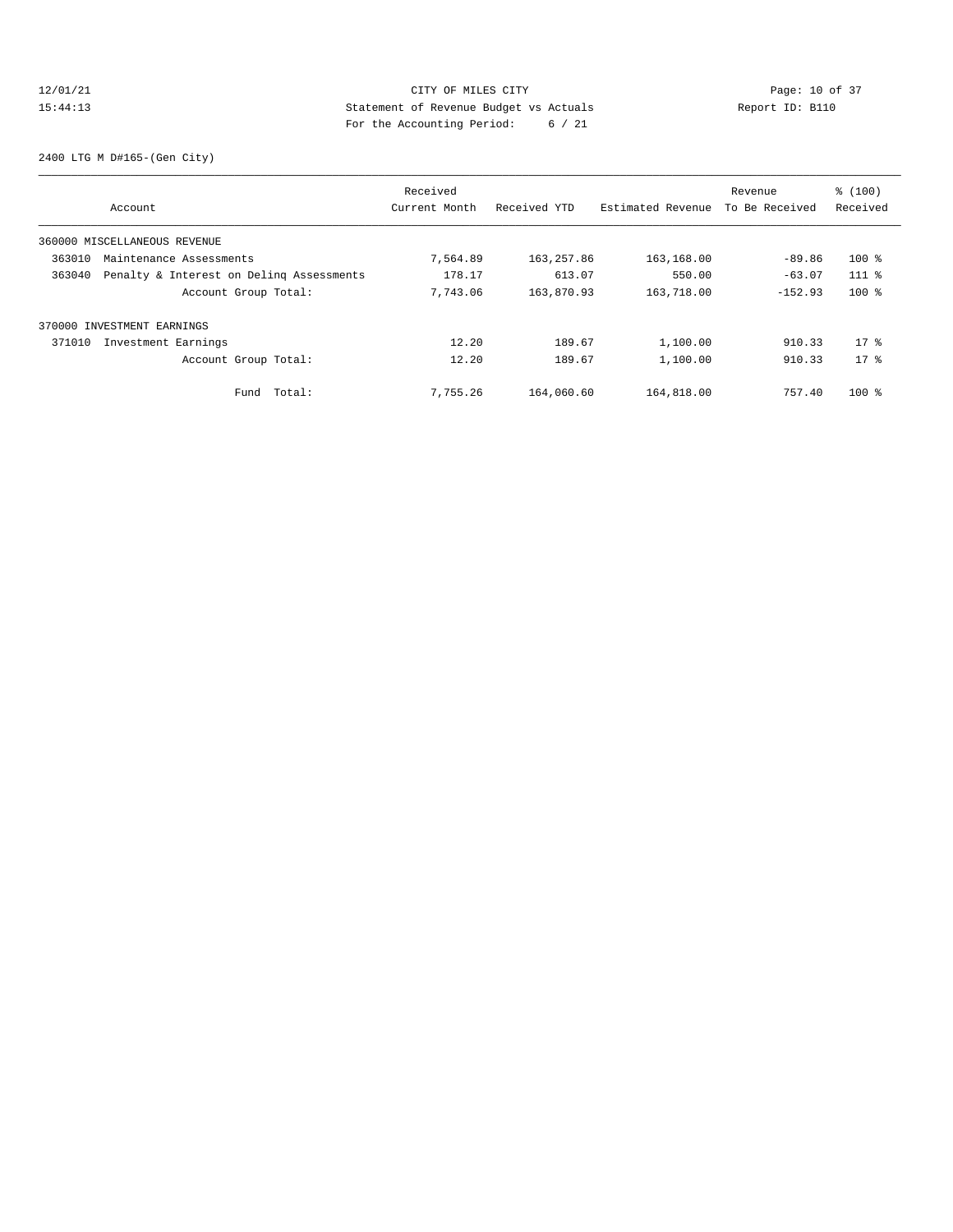# 12/01/21 Page: 11 of 37 15:44:13 Statement of Revenue Budget vs Actuals Report ID: B110 For the Accounting Period: 6 / 21

2420 LTG M D#167-(MilesAddn Etc)

|                                                    | Received      |              |                   | Revenue        | % (100)  |
|----------------------------------------------------|---------------|--------------|-------------------|----------------|----------|
| Account                                            | Current Month | Received YTD | Estimated Revenue | To Be Received | Received |
| 360000 MISCELLANEOUS REVENUE                       |               |              |                   |                |          |
| 363010<br>Maintenance Assessments                  | 885.30        | 16,090.17    | 15,778.00         | $-312.17$      | $102$ %  |
| 363040<br>Penalty & Interest on Deling Assessments | 13.79         | 70.41        | 100.00            | 29.59          | 70 %     |
| Account Group Total:                               | 899.09        | 16,160.58    | 15,878.00         | $-282.58$      | $102$ %  |
| 370000 INVESTMENT EARNINGS                         |               |              |                   |                |          |
| 371010<br>Investment Earnings                      | 2.25          | 37.68        | 300.00            | 262.32         | $13*$    |
| Account Group Total:                               | 2.25          | 37.68        | 300.00            | 262.32         | $13*$    |
| Total:<br>Fund                                     | 901.34        | 16,198.26    | 16,178.00         | $-20.26$       | $100$ %  |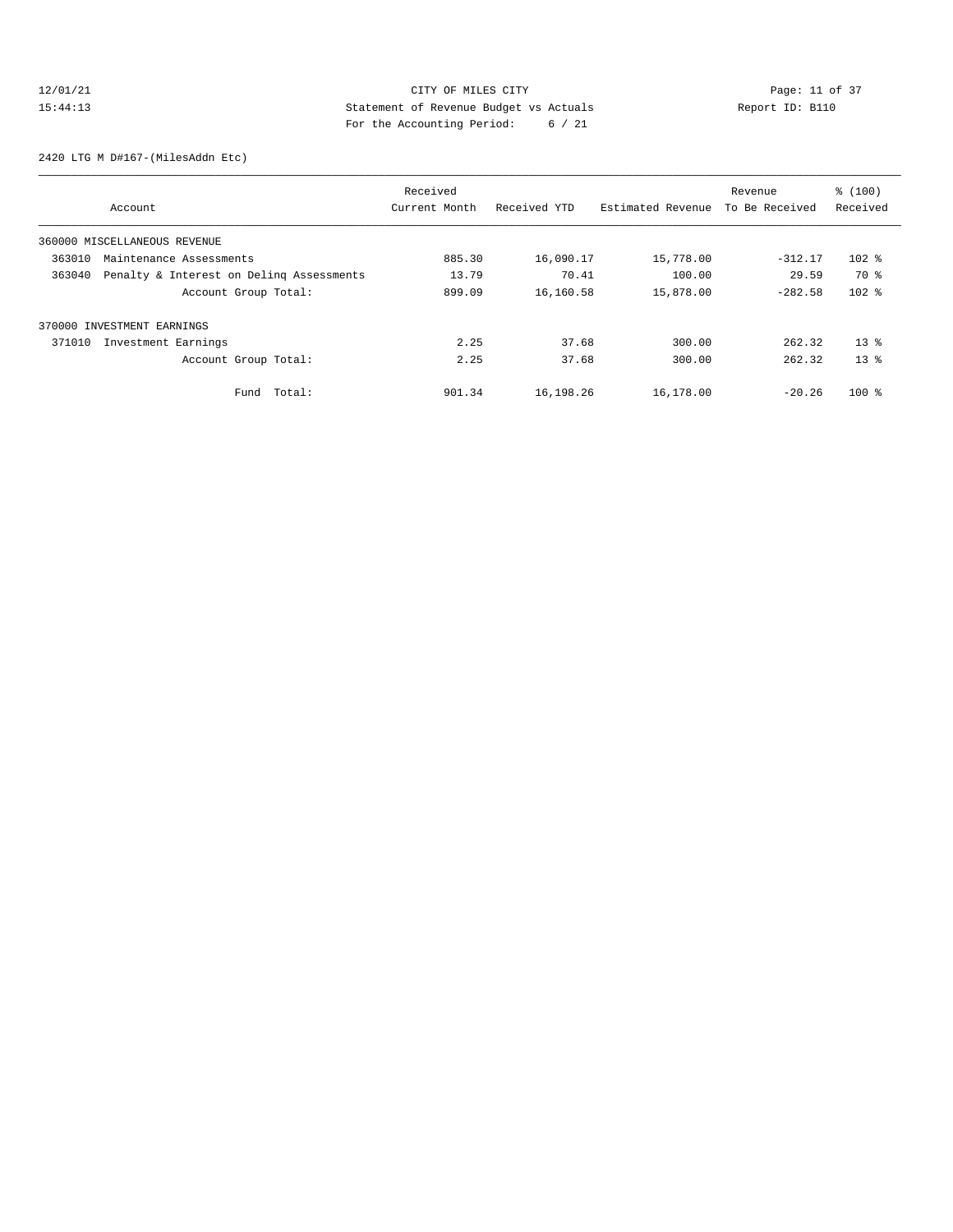# 12/01/21 Page: 12 of 37 15:44:13 Statement of Revenue Budget vs Actuals Report ID: B110 For the Accounting Period: 6 / 21

2430 LTG M D#171-(Balsam Est)

|                                                    | Received      |              |                   | Revenue        | % (100)            |
|----------------------------------------------------|---------------|--------------|-------------------|----------------|--------------------|
| Account                                            | Current Month | Received YTD | Estimated Revenue | To Be Received | Received           |
| 360000 MISCELLANEOUS REVENUE                       |               |              |                   |                |                    |
| 363010<br>Maintenance Assessments                  | 133.38        | 4,734.00     | 4,734.00          | 0.00           | $100$ %            |
| 363040<br>Penalty & Interest on Deling Assessments | 2.08          | 4.58         | 15.00             | 10.42          | $31$ $%$           |
| Account Group Total:                               | 135.46        | 4,738.58     | 4,749.00          | 10.42          | $100*$             |
| 370000 INVESTMENT EARNINGS                         |               |              |                   |                |                    |
| 371010<br>Investment Earnings                      | 0.21          | 2.60         | 300.00            | 297.40         | 1 <sup>8</sup>     |
| Account Group Total:                               | 0.21          | 2.60         | 300.00            | 297.40         | 1 <sup>8</sup>     |
| Total:<br>Fund                                     | 135.67        | 4,741.18     | 5,049.00          | 307.82         | $94$ $\frac{6}{3}$ |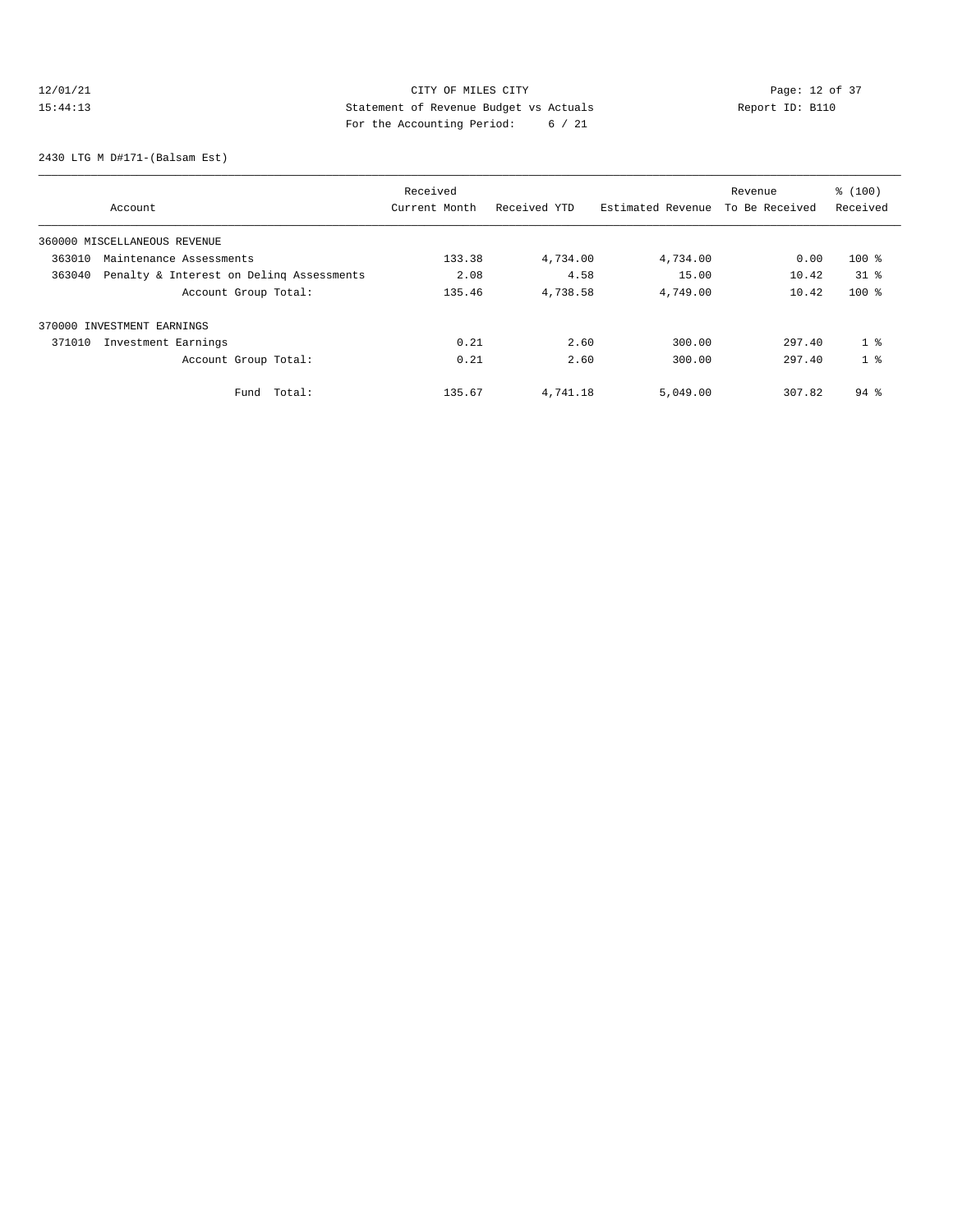# 12/01/21 Page: 13 of 37 15:44:13 Statement of Revenue Budget vs Actuals Report ID: B110 For the Accounting Period: 6 / 21

2440 LTG M D#172-(Main Str)

| Account                                            | Received<br>Current Month | Received YTD | Estimated Revenue | Revenue<br>To Be Received | % (100)<br>Received |
|----------------------------------------------------|---------------------------|--------------|-------------------|---------------------------|---------------------|
| 360000 MISCELLANEOUS REVENUE                       |                           |              |                   |                           |                     |
| 363010<br>Maintenance Assessments                  | 971.43                    | 30,307.62    | 30,533.00         | 225.38                    | 99 %                |
| 363040<br>Penalty & Interest on Deling Assessments | 15.14                     | 44.70        | 100.00            | 55.30                     | $45$ $%$            |
| Account Group Total:                               | 986.57                    | 30, 352.32   | 30,633.00         | 280.68                    | 99 %                |
| 370000 INVESTMENT EARNINGS                         |                           |              |                   |                           |                     |
| Investment Earnings<br>371010                      | 1.60                      | 21.78        | 75.00             | 53.22                     | $29*$               |
| Account Group Total:                               | 1.60                      | 21.78        | 75.00             | 53.22                     | $29*$               |
| Total:<br>Fund                                     | 988.17                    | 30,374.10    | 30,708.00         | 333.90                    | $99*$               |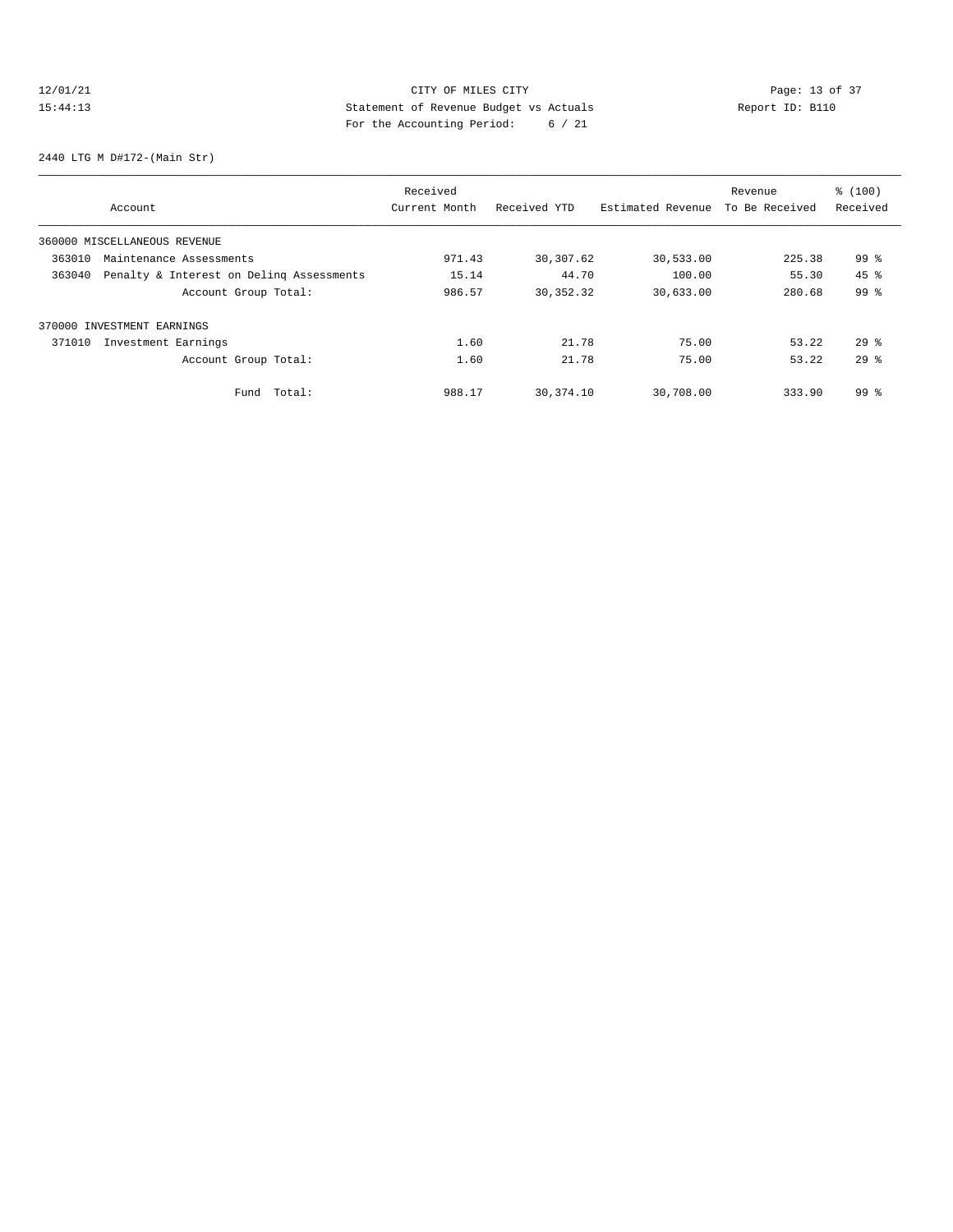# 12/01/21 Page: 14 of 37 15:44:13 Statement of Revenue Budget vs Actuals Report ID: B110 For the Accounting Period: 6 / 21

2450 LTG M D#195-(SG-Trico)

| Account                                            | Received<br>Current Month | Received YTD | Estimated Revenue | Revenue<br>To Be Received | % (100)<br>Received |
|----------------------------------------------------|---------------------------|--------------|-------------------|---------------------------|---------------------|
| 360000 MISCELLANEOUS REVENUE                       |                           |              |                   |                           |                     |
| 363010<br>Maintenance Assessments                  | 73.97                     | 3, 113. 71   | 3,172.00          | 58.29                     | 98 %                |
| 363040<br>Penalty & Interest on Deling Assessments | 1.15                      | 3.63         | 10.00             | 6.37                      | 36 <sup>8</sup>     |
| Account Group Total:                               | 75.12                     | 3, 117, 34   | 3,182.00          | 64.66                     | 98 %                |
| 370000 INVESTMENT EARNINGS                         |                           |              |                   |                           |                     |
| Investment Earnings<br>371010                      | 0.20                      | 5.31         | 75.00             | 69.69                     | 7 %                 |
| Account Group Total:                               | 0.20                      | 5.31         | 75.00             | 69.69                     | 7 %                 |
| Total:<br>Fund                                     | 75.32                     | 3,122.65     | 3,257.00          | 134.35                    | 96 <sup>8</sup>     |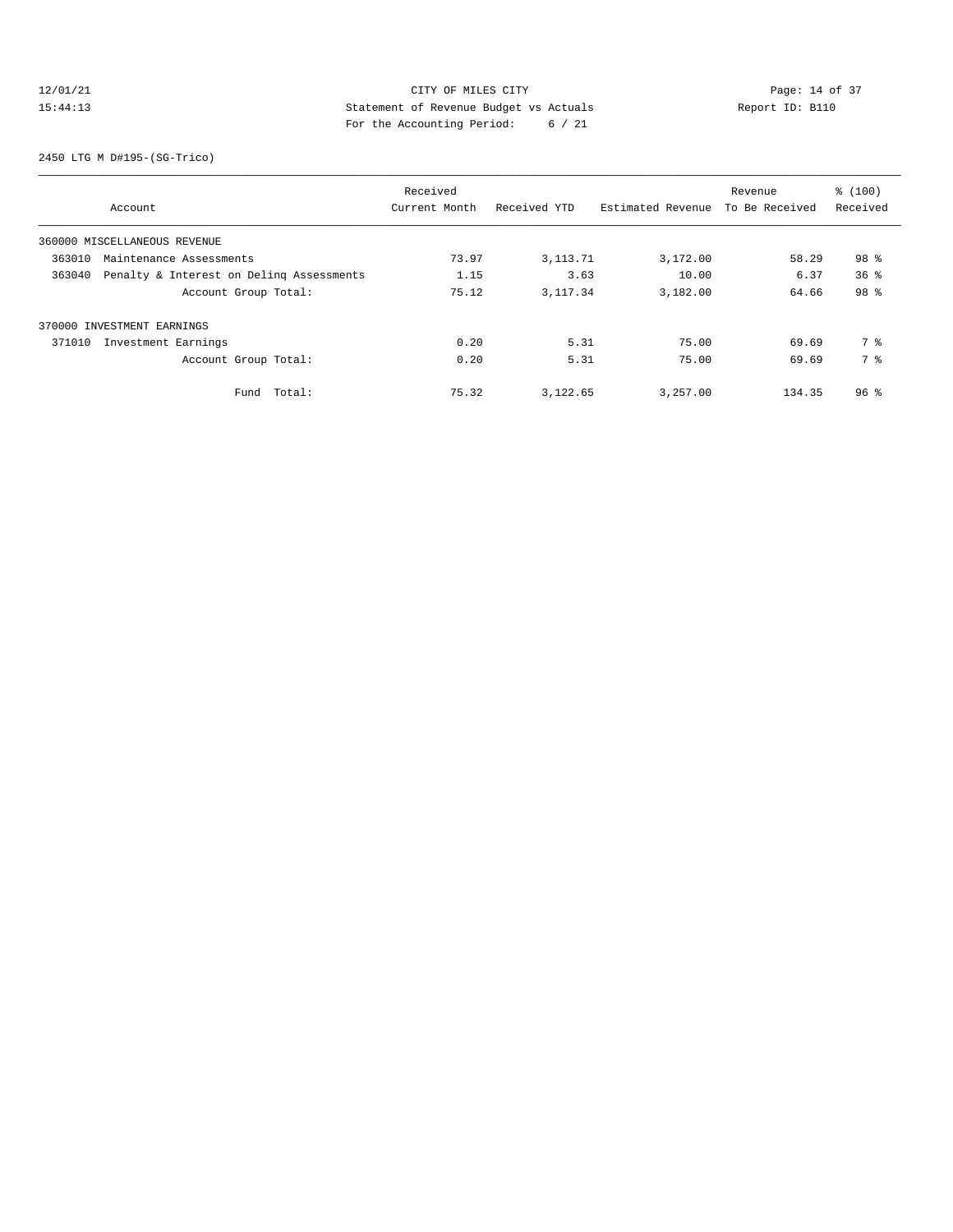### 12/01/21 CITY OF MILES CITY<br>15:44:13 21 Statement of Revenue Budget vs Actuals<br>21.13 21.13 21.13 21.13 21.13 21.13 21.13 21.13 21.13 21.13 21.13 21.13 21.13 21.13 21.13 21.13 21.13 21.13 21.13 21.13 21.13 21.13 21.13 21.13 15:44:13 Statement of Revenue Budget vs Actuals Report ID: B110 For the Accounting Period: 6 / 21

2470 LTG M D#202-(SG-MDU&NV)

|                                                    | Received      |              |                   | Revenue        | % (100)         |
|----------------------------------------------------|---------------|--------------|-------------------|----------------|-----------------|
| Account                                            | Current Month | Received YTD | Estimated Revenue | To Be Received | Received        |
| 360000 MISCELLANEOUS REVENUE                       |               |              |                   |                |                 |
| 363010<br>Maintenance Assessments                  | 275.45        | 5,855.16     | 5,542.00          | $-313.16$      | $106$ %         |
| 363040<br>Penalty & Interest on Deling Assessments | 4.29          | 44.08        | 75.00             | 30.92          | 59 <sup>8</sup> |
| Account Group Total:                               | 279.74        | 5,899.24     | 5,617.00          | $-282.24$      | $105$ %         |
| 370000 INVESTMENT EARNINGS                         |               |              |                   |                |                 |
| 371010<br>Investment Earnings                      | 0.60          | 9.01         | 50.00             | 40.99          | $18*$           |
| Account Group Total:                               | 0.60          | 9.01         | 50.00             | 40.99          | $18*$           |
| Total:<br>Fund                                     | 280.34        | 5,908.25     | 5,667.00          | $-241.25$      | $104$ %         |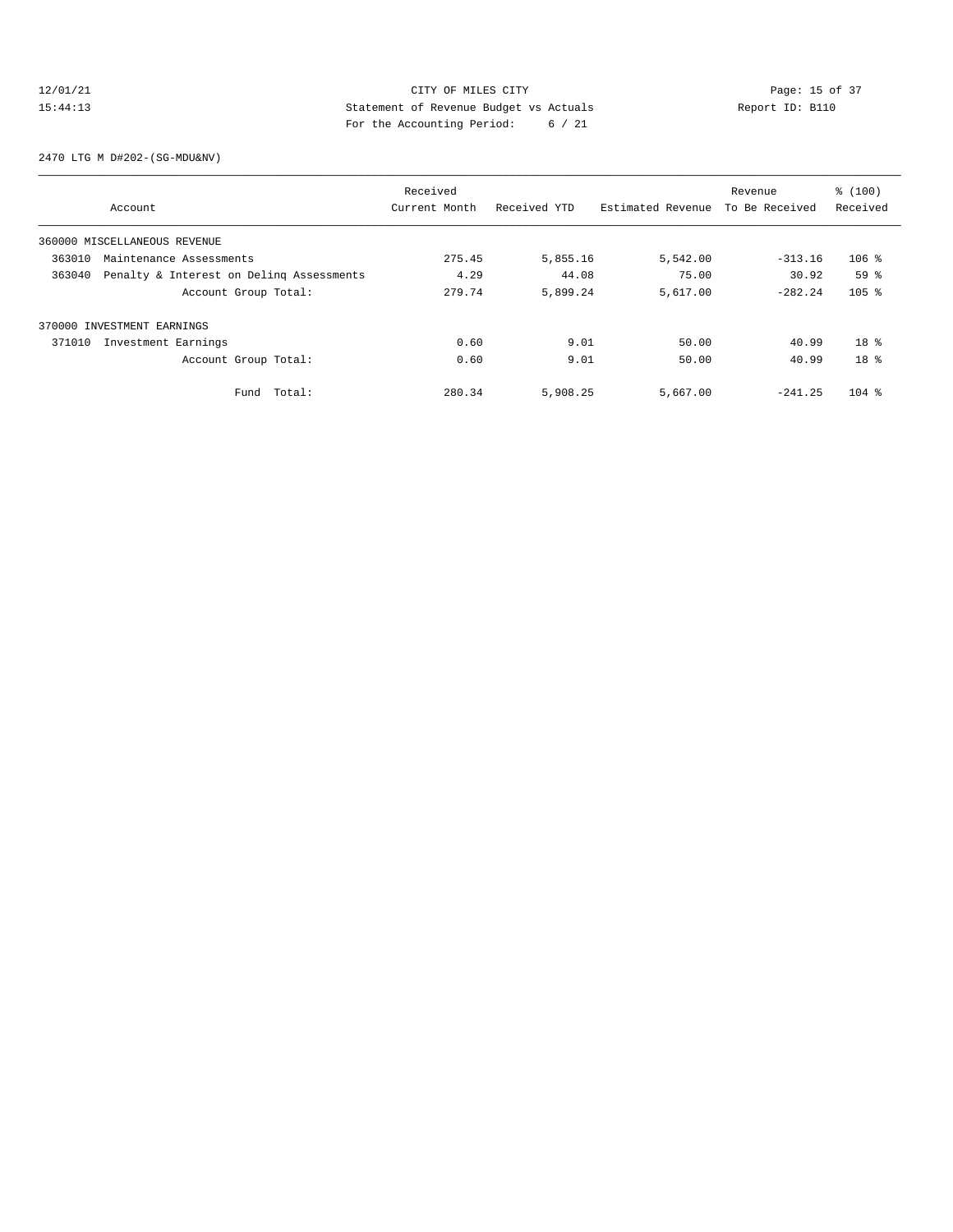### 12/01/21 CITY OF MILES CITY<br>15:44:13 212-14:13 Statement of Revenue Budget vs Actuals<br>21. Actual 21. Actual 21. Actual 21. Actual 21. Actual 21. Actual 21. Actual 21. Actual 21. Actual 21. Actual 21. Actual 21. Actual 21. 15:44:13 Statement of Revenue Budget vs Actuals Report ID: B110 For the Accounting Period: 6 / 21

2480 LTG M M#173-(Milestown Estates)

|                                                    | Received      |              |                   | Revenue        | \$(100)  |
|----------------------------------------------------|---------------|--------------|-------------------|----------------|----------|
| Account                                            | Current Month | Received YTD | Estimated Revenue | To Be Received | Received |
| 360000 MISCELLANEOUS REVENUE                       |               |              |                   |                |          |
| 363010<br>Maintenance Assessments                  | 81.89         | 2,998.67     | 3,276.00          | 277.33         | $92$ $%$ |
| 363040<br>Penalty & Interest on Deling Assessments | 1.28          | 4.30         | 10.00             | 5.70           | 43.8     |
| Account Group Total:                               | 83.17         | 3,002.97     | 3,286.00          | 283.03         | $91$ %   |
| 370000 INVESTMENT EARNINGS                         |               |              |                   |                |          |
| 371010<br>Investment Earnings                      | 0.20          | 2.38         | 20.00             | 17.62          | $12*$    |
| Account Group Total:                               | 0.20          | 2.38         | 20.00             | 17.62          | $12*$    |
| Fund Total:                                        | 83.37         | 3,005.35     | 3,306.00          | 300.65         | $91$ %   |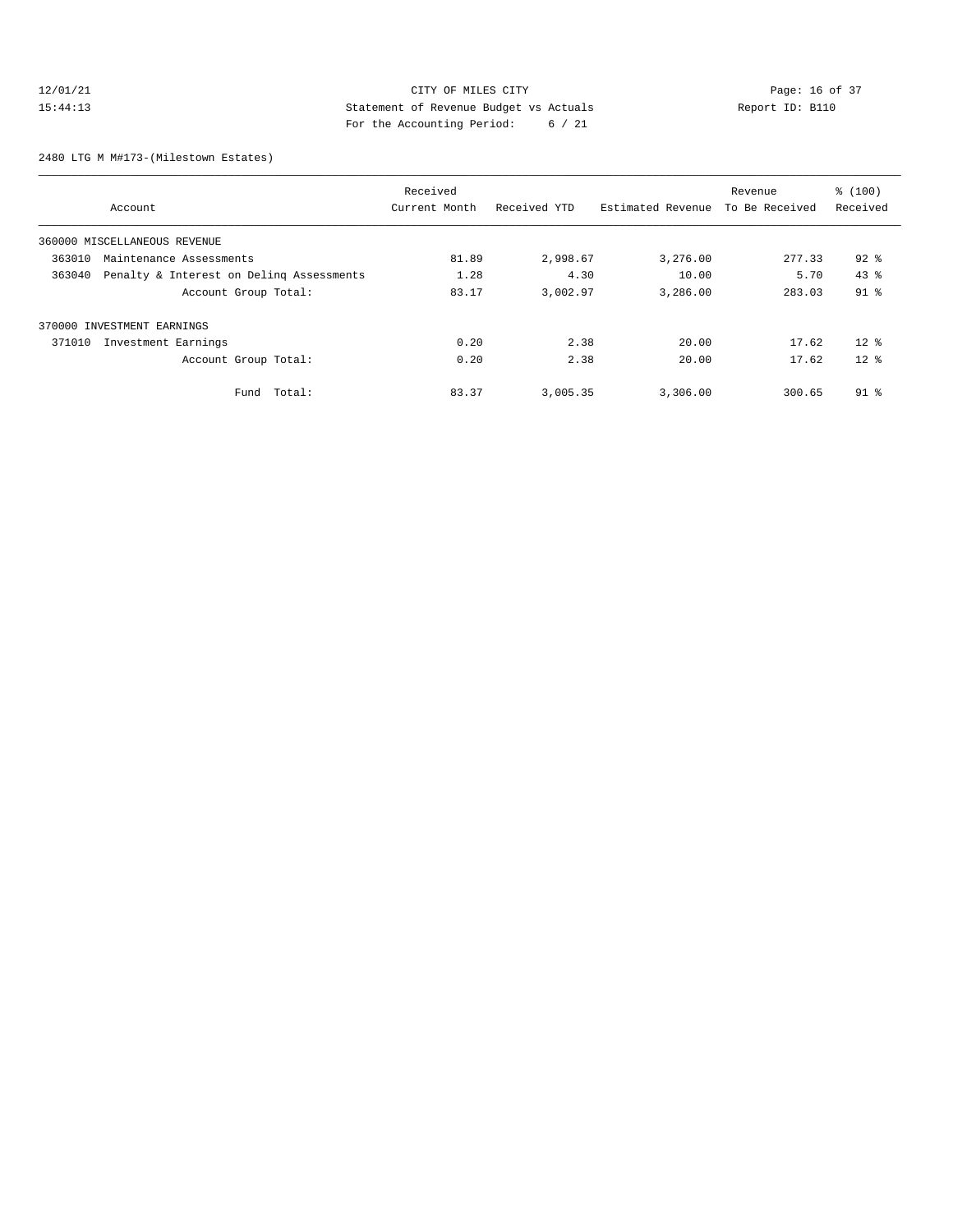# 12/01/21 CITY OF MILES CITY<br>15:44:13 212-17 Dege: 17 of 37<br>15:44:13 212-11 212 212 212 212 213 15:44:13 Statement of Revenue Budget vs Actuals Report ID: B110 For the Accounting Period: 6 / 21

#### 2510 STR MAINT DIST #204

|        |                                          | Received      |              |                   | Revenue        | % (100)                 |
|--------|------------------------------------------|---------------|--------------|-------------------|----------------|-------------------------|
|        | Account                                  | Current Month | Received YTD | Estimated Revenue | To Be Received | Received                |
|        | 330000 INTERGOVERNMENTAL REVENUES        |               |              |                   |                |                         |
| 331113 | FEMA -Projects                           | $-18,400.00$  | 0.00         | 18,400.00         | 18,400.00      | 0 <sup>8</sup>          |
| 331990 | Federal Stimulus                         | 0.00          | 4,488.92     | 0.00              | $-4,488.92$    | $***$ $-$               |
| 331993 | COVID-19 Federal Stimulus                | 0.00          | 3,935.46     | 0.00              | $-3,935.46$    | $***$ $=$ $\frac{6}{5}$ |
|        | Account Group Total:                     | $-18,400.00$  | 8,424.38     | 18,400.00         | 9,975.62       | 46%                     |
|        | 360000 MISCELLANEOUS REVENUE             |               |              |                   |                |                         |
| 362020 | MISC REVENUE                             | $-10, 213.00$ | 209.50       | 0.00              | $-209.50$      | $***$ $-$               |
| 363010 | Maintenance Assessments                  | 74,502.46     | 1,803,806.96 | 1,803,521.00      | $-285.96$      | $100*$                  |
| 363040 | Penalty & Interest on Deling Assessments | 1,293.04      | 5,288.16     | 4,000.00          | $-1, 288.16$   | $132*$                  |
|        | Account Group Total:                     | 65,582.50     | 1,809,304.62 | 1,807,521.00      | $-1,783.62$    | $100*$                  |
|        | 370000 INVESTMENT EARNINGS               |               |              |                   |                |                         |
| 371010 | Investment Earnings                      | 73.94         | 197.03       | 10,000.00         | 9,802.97       | 2 <sup>8</sup>          |
|        | Account Group Total:                     | 73.94         | 197.03       | 10,000.00         | 9,802.97       | 2 <sup>8</sup>          |
|        | 380000 OTHER FINANCING SOURCES           |               |              |                   |                |                         |
| 382010 | Sale of Fixed Assets                     | 8,908.00      | 8,908.00     | 0.00              | $-8,908.00$    | $***$ $ -$              |
| 383000 | Interfund Operating Transfer             | 34,305.70     | 734,469.31   | 684,208.00        | $-50, 261.31$  | 107 <sub>8</sub>        |
|        | Account Group Total:                     | 43, 213. 70   | 743, 377.31  | 684,208.00        | $-59, 169.31$  | 109 <sub>8</sub>        |
|        | Fund Total:                              | 90,470.14     | 2,561,303.34 | 2,520,129.00      | $-41, 174.34$  | $102*$                  |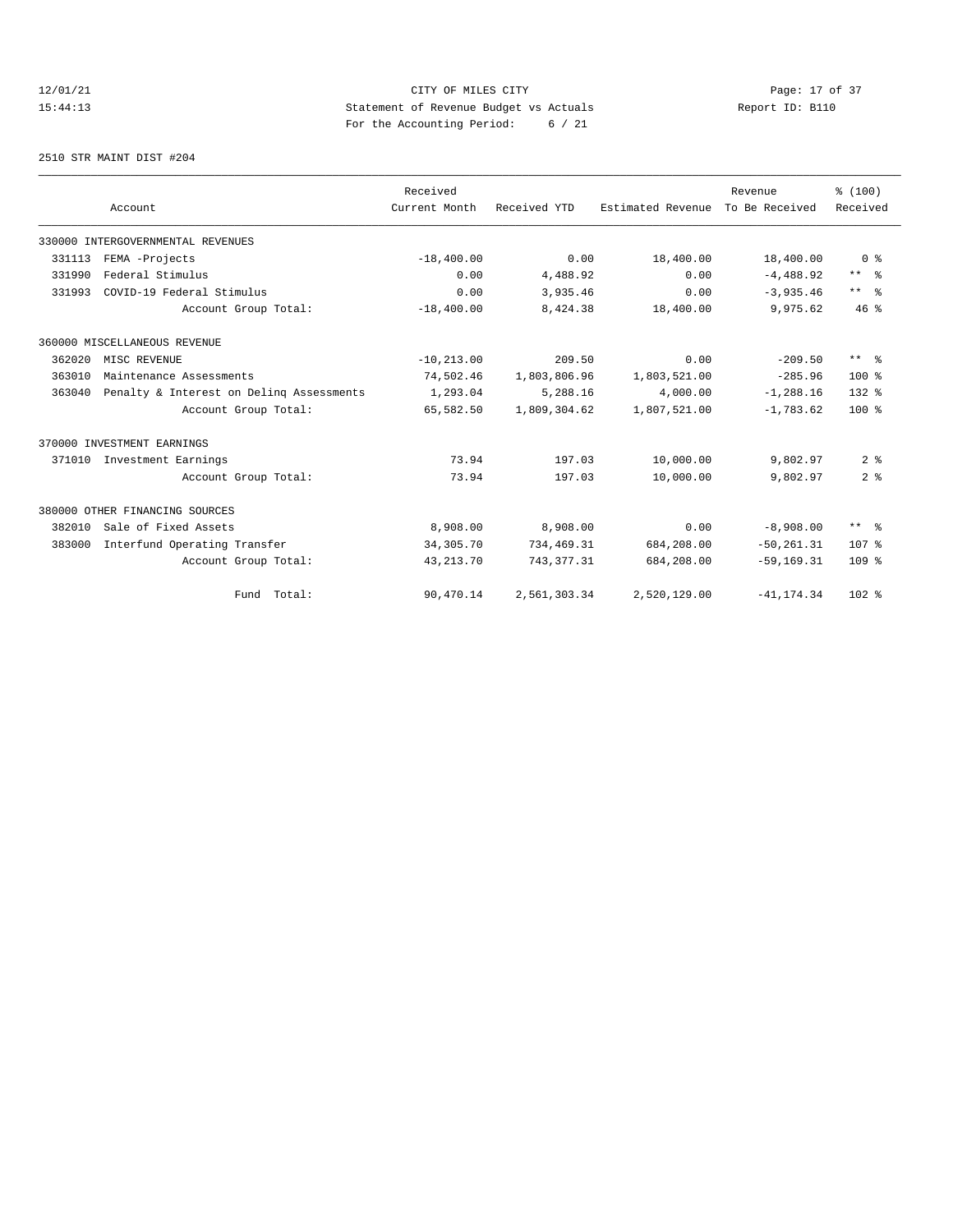# 12/01/21 CITY OF MILES CITY<br>15:44:13 212-13<br>15:44:13 212-11<br>15:44:13 15:44:13 Statement of Revenue Budget vs Actuals Report ID: B110 For the Accounting Period: 6 / 21

#### 2520 STR MAINT DIST #205

|        |                                          | Received      |              |                   | Revenue        | % (100)         |
|--------|------------------------------------------|---------------|--------------|-------------------|----------------|-----------------|
|        | Account                                  | Current Month | Received YTD | Estimated Revenue | To Be Received | Received        |
|        | 330000 INTERGOVERNMENTAL REVENUES        |               |              |                   |                |                 |
| 331113 | FEMA -Projects                           | $-4,600.00$   | 0.00         | 4,600.00          | 4,600.00       | 0 <sup>8</sup>  |
| 331990 | Federal Stimulus                         | 0.00          | 1,122.20     | 0.00              | $-1,122.20$    | $***$ $ -$      |
| 331993 | COVID-19 Federal Stimulus                | 0.00          | 560.36       | 0.00              | $-560.36$      | $***$ $=$       |
|        | Account Group Total:                     | $-4,600.00$   | 1,682.56     | 4,600.00          | 2,917.44       | 37 <sup>8</sup> |
|        | 360000 MISCELLANEOUS REVENUE             |               |              |                   |                |                 |
| 362020 | MISC REVENUE                             | 130.00        | 2,674.00     | 0.00              | $-2,674.00$    | $***$ $ -$      |
| 363010 | Maintenance Assessments                  | 11,808.70     | 203, 187.39  | 207,362.00        | 4,174.61       | 98 <sup>8</sup> |
| 363040 | Penalty & Interest on Deling Assessments | 381.63        | 816.32       | 1,000.00          | 183.68         | 82 %            |
|        | Account Group Total:                     | 12,320.33     | 206, 677.71  | 208,362.00        | 1,684.29       | 99 <sup>8</sup> |
|        | 370000 INVESTMENT EARNINGS               |               |              |                   |                |                 |
| 371010 | Investment Earnings                      | 33.46         | 519.85       | 4,000.00          | 3,480.15       | $13*$           |
|        | Account Group Total:                     | 33.46         | 519.85       | 4,000.00          | 3,480.15       | 13 <sup>8</sup> |
|        | 380000 OTHER FINANCING SOURCES           |               |              |                   |                |                 |
| 383000 | Interfund Operating Transfer             | 8,576.42      | 33,617.32    | 83,878.00         | 50,260.68      | $40*$           |
|        | Account Group Total:                     | 8,576.42      | 33,617.32    | 83,878.00         | 50,260.68      | $40*$           |
|        | Fund Total:                              | 16,330.21     | 242, 497.44  | 300,840.00        | 58, 342.56     | $81 - 8$        |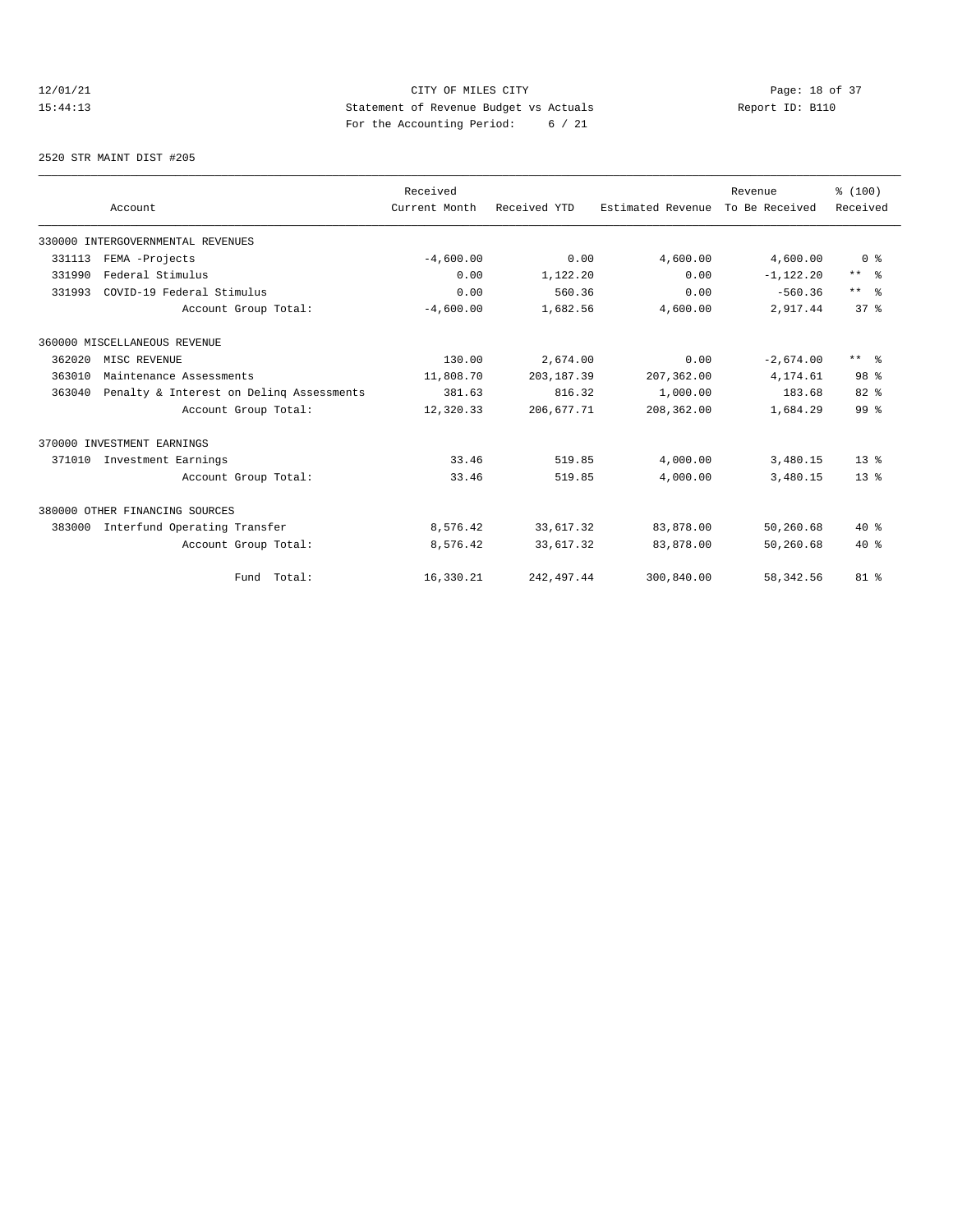### 12/01/21 Page: 19 of 37 15:44:13 Statement of Revenue Budget vs Actuals Report ID: B110 For the Accounting Period: 6 / 21

2540 STR MAINT DIST#207-(MILESTOWN ESTATES)

| Account                                            | Received<br>Current Month | Received YTD | Estimated Revenue | Revenue<br>To Be Received | \$(100)<br>Received |
|----------------------------------------------------|---------------------------|--------------|-------------------|---------------------------|---------------------|
| 360000 MISCELLANEOUS REVENUE                       |                           |              |                   |                           |                     |
| 363010<br>Maintenance Assessments                  | 109.03                    | 4,250.73     | 4,620.00          | 369.27                    | $92*$               |
| Penalty & Interest on Deling Assessments<br>363040 | 6.25                      | 14.26        | 20.00             | 5.74                      | 71.8                |
| Account Group Total:                               | 115.28                    | 4,264.99     | 4,640.00          | 375.01                    | $92$ $%$            |
| 370000 INVESTMENT EARNINGS                         |                           |              |                   |                           |                     |
| 371010<br>Investment Earnings                      | 0.59                      | 10.97        | 100.00            | 89.03                     | $11*$               |
| Account Group Total:                               | 0.59                      | 10.97        | 100.00            | 89.03                     | 11 <sup>8</sup>     |
| Fund Total:                                        | 115.87                    | 4,275.96     | 4,740.00          | 464.04                    | 90%                 |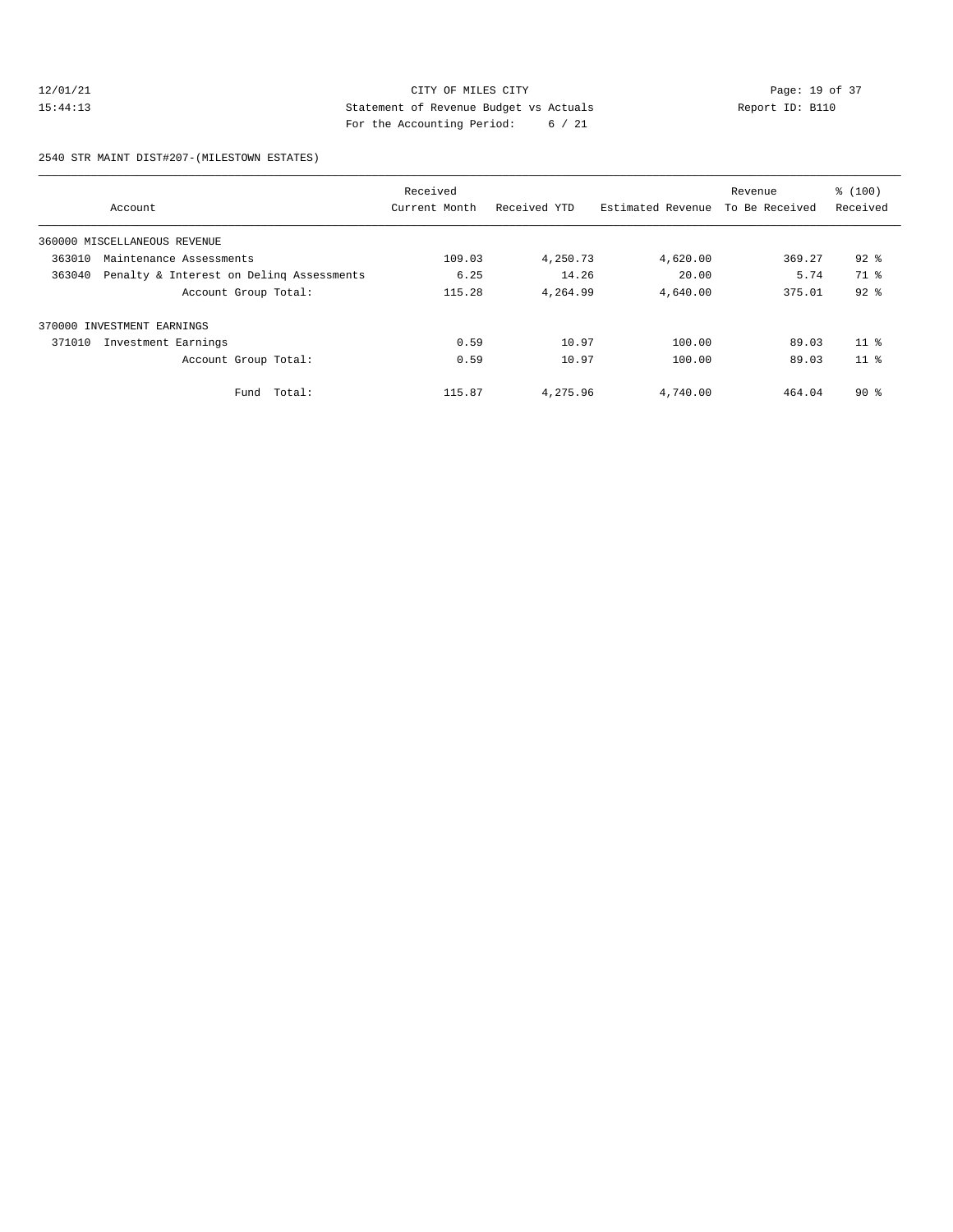# 12/01/21 Page: 20 of 37 15:44:13 Statement of Revenue Budget vs Actuals Report ID: B110 For the Accounting Period: 6 / 21

#### 2701 Fire Grants

|                                   |        | Received      |              |                   | Revenue        | % (100)        |
|-----------------------------------|--------|---------------|--------------|-------------------|----------------|----------------|
| Account                           |        | Current Month | Received YTD | Estimated Revenue | To Be Received | Received       |
| 330000 INTERGOVERNMENTAL REVENUES |        |               |              |                   |                |                |
| FEMA -Projects<br>331113          |        | 0.00          | 0.00         | 300,000.00        | 300,000.00     | 0 %            |
| Account Group Total:              |        | 0.00          | 0.00         | 300,000.00        | 300,000.00     | 0 %            |
| 360000 MISCELLANEOUS REVENUE      |        |               |              |                   |                |                |
| 362020<br>MISC REVENUE            |        | 0.00          | 2.00         | 24,087.00         | 24,085.00      | 0 %            |
| 365040<br>DONATIONS-FIRE/AMB      |        | 0.00          | 350.00       | 350.00            | 0.00           | $100$ %        |
| 367000<br>Sale of Junk or Salvage |        | 0.00          | 0.00         | 1,000.00          | 1,000.00       | 0 %            |
| Account Group Total:              |        | 0.00          | 352.00       | 25,437.00         | 25,085.00      | 1 <sup>8</sup> |
| Fund                              | Total: | 0.00          | 352.00       | 325, 437.00       | 325,085.00     | 0 %            |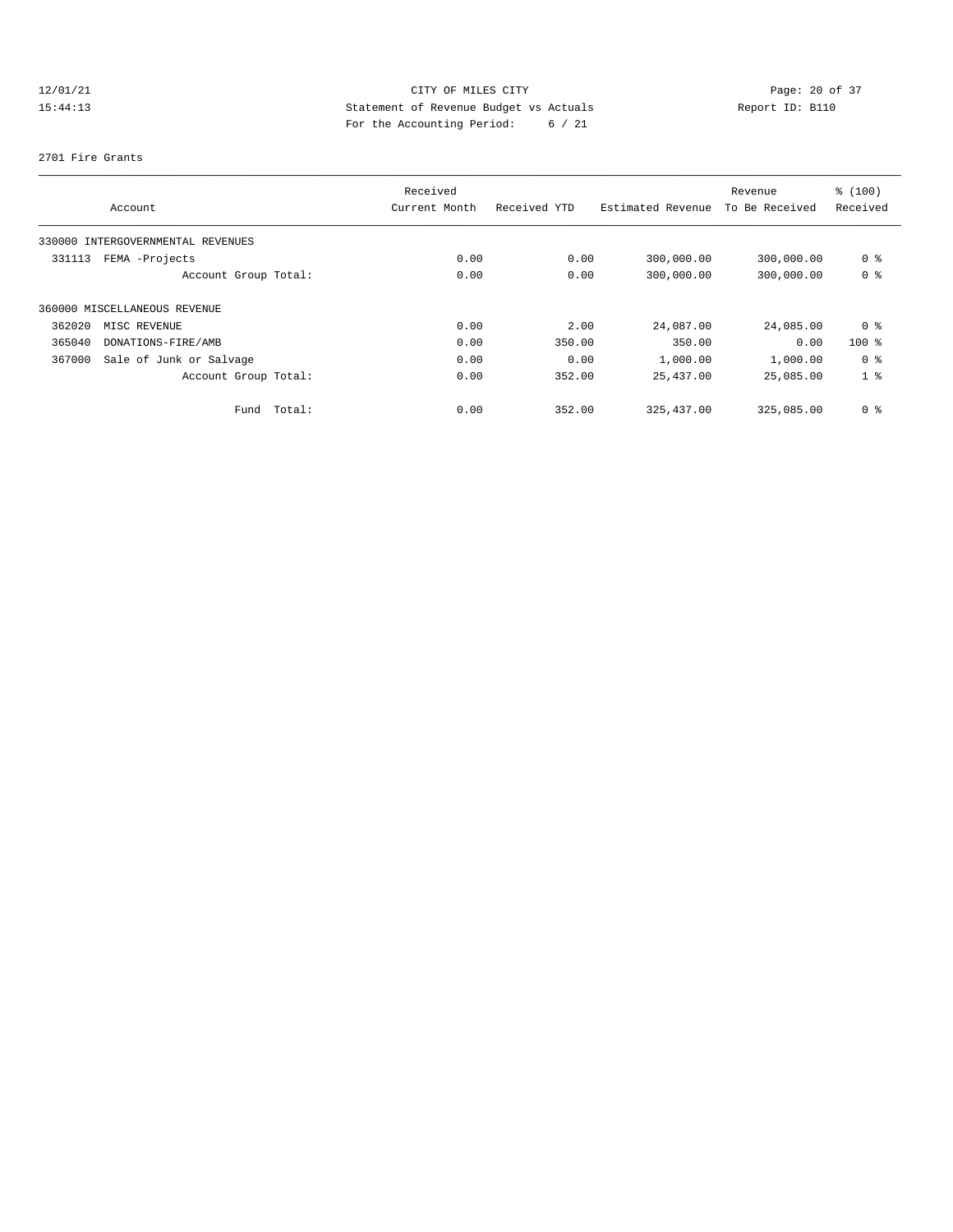# 12/01/21 Page: 21 of 37 15:44:13 Statement of Revenue Budget vs Actuals Report ID: B110 For the Accounting Period: 6 / 21

2820 GAS TAX

| Account                              | Received<br>Current Month | Received YTD | Estimated Revenue To Be Received | Revenue | % (100)<br>Received |
|--------------------------------------|---------------------------|--------------|----------------------------------|---------|---------------------|
| 330000 INTERGOVERNMENTAL REVENUES    |                           |              |                                  |         |                     |
| Gasoline Tax Apportionment<br>335040 | 14,184.04                 | 170,208.43   | 170,208.00                       | $-0.43$ | $100$ %             |
| Account Group Total:                 | 14,184.04                 | 170,208.43   | 170,208.00                       | $-0.43$ | $100*$              |
| Fund Total:                          | 14,184.04                 | 170,208.43   | 170,208.00                       | $-0.43$ | $100$ %             |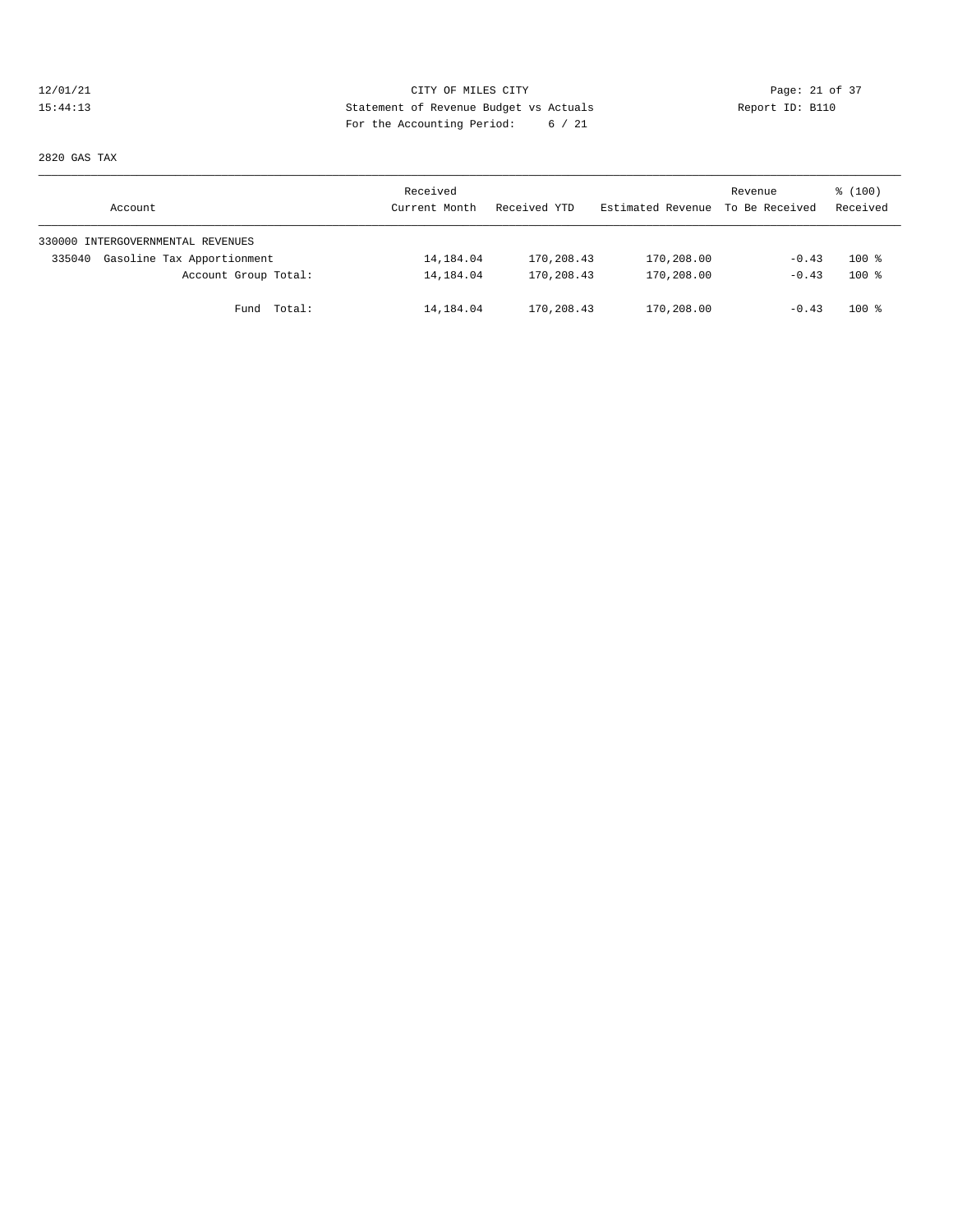# 12/01/21 Page: 22 of 37 15:44:13 Statement of Revenue Budget vs Actuals Report ID: B110 For the Accounting Period: 6 / 21

#### 2821 HB473- Fuel Tax

|                                        | Received      |              |                   | Revenue        | % (100)   |
|----------------------------------------|---------------|--------------|-------------------|----------------|-----------|
| Account                                | Current Month | Received YTD | Estimated Revenue | To Be Received | Received  |
| 330000 INTERGOVERNMENTAL REVENUES      |               |              |                   |                |           |
| HB473<br>335041                        | 0.00          | 195,414.18   | 100,000.00        | $-95,414.18$   | $195$ %   |
| Account Group Total:                   | 0.00          | 195, 414.18  | 100,000.00        | $-95, 414.18$  | $195$ $%$ |
| 380000 OTHER FINANCING SOURCES         |               |              |                   |                |           |
| 383000<br>Interfund Operating Transfer | 0.00          | 0.00         | 5,000.00          | 5,000.00       | 0 %       |
| Account Group Total:                   | 0.00          | 0.00         | 5,000.00          | 5,000.00       | 0 %       |
| Total:<br>Fund                         | 0.00          | 195, 414.18  | 105,000.00        | $-90.414.18$   | $186$ %   |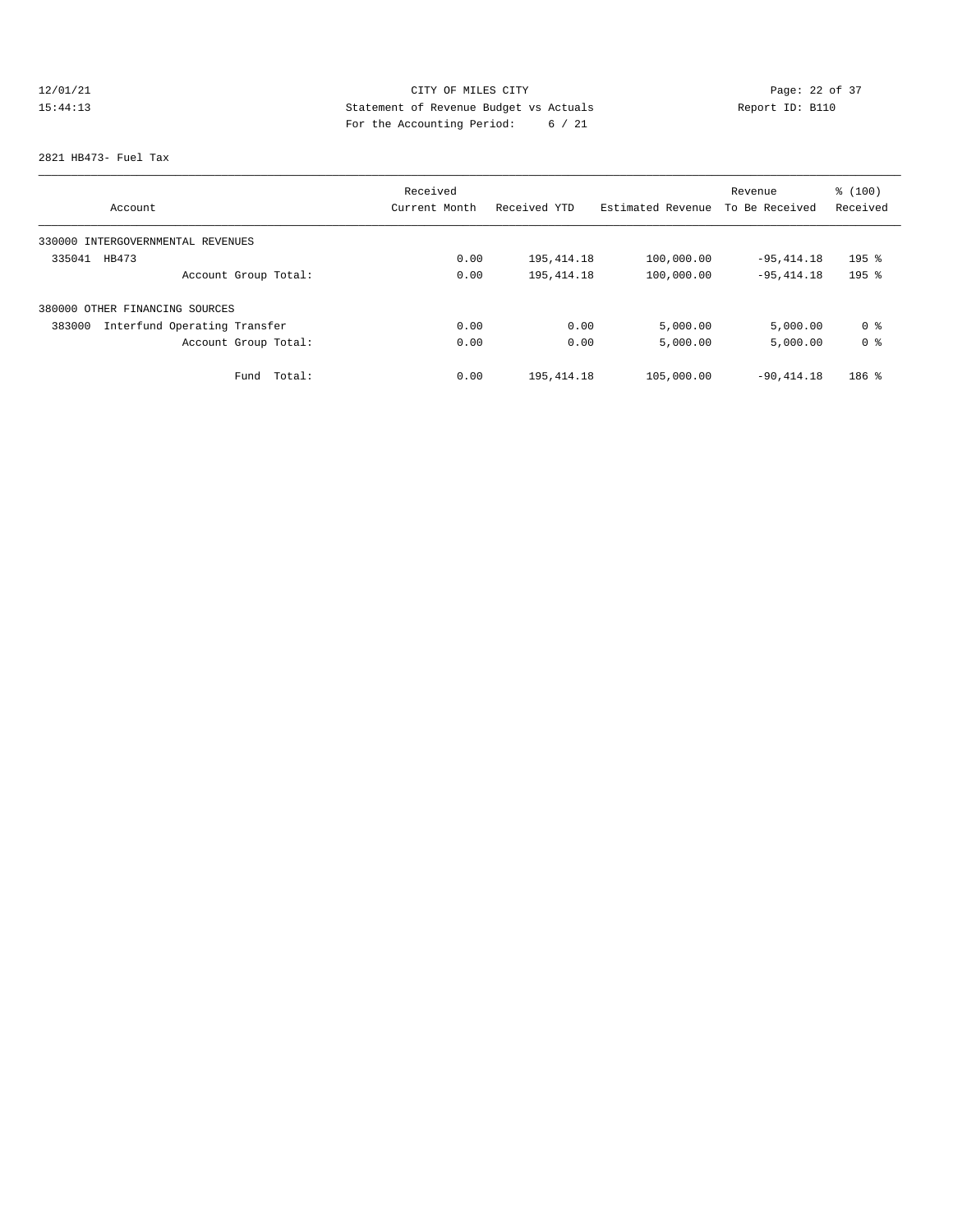### 12/01/21 Page: 23 of 37 15:44:13 Statement of Revenue Budget vs Actuals Report ID: B110 For the Accounting Period: 6 / 21

2850 Southeastern Montana Dispatch-911

|                                      |        | Received      |              |                   | Revenue        | \$(100)        |
|--------------------------------------|--------|---------------|--------------|-------------------|----------------|----------------|
| Account                              |        | Current Month | Received YTD | Estimated Revenue | To Be Received | Received       |
| 330000<br>INTERGOVERNMENTAL REVENUES |        |               |              |                   |                |                |
| Basic 911 Funds<br>335080            |        | 0.00          | 209, 323, 36 | 201,000.00        | $-8,323.36$    | $104$ %        |
| Account Group Total:                 |        | 0.00          | 209, 323.36  | 201,000.00        | $-8,323,36$    | $104$ %        |
| 370000 INVESTMENT EARNINGS           |        |               |              |                   |                |                |
| 371010<br>Investment Earnings        |        | 16.82         | 147.38       | 9,051.00          | 8,903.62       | 2 <sub>8</sub> |
| Account Group Total:                 |        | 16.82         | 147.38       | 9,051.00          | 8,903.62       | 2 <sup>8</sup> |
| Fund                                 | Total: | 16.82         | 209, 470.74  | 210,051.00        | 580.26         | $100$ %        |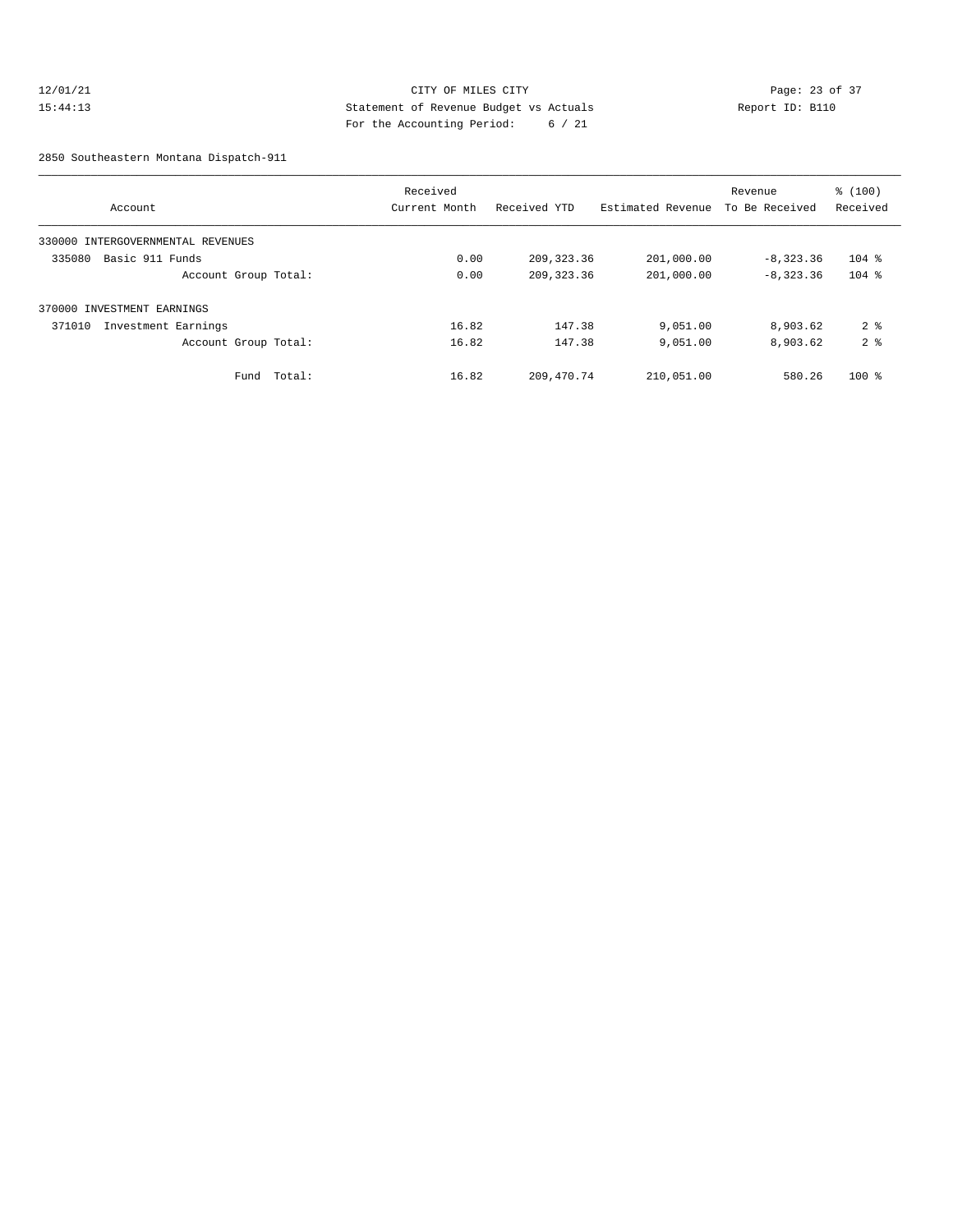# 12/01/21 Page: 24 of 37 15:44:13 Statement of Revenue Budget vs Actuals Report ID: B110 For the Accounting Period: 6 / 21

#### 2880 LIBRARY GRANTS

|        |                                   | Received      |              |                   | Revenue        | % (100)         |
|--------|-----------------------------------|---------------|--------------|-------------------|----------------|-----------------|
|        | Account                           | Current Month | Received YTD | Estimated Revenue | To Be Received | Received        |
|        | 330000 INTERGOVERNMENTAL REVENUES |               |              |                   |                |                 |
| 334100 | Library - State Aid               | 0.00          | 5,398.69     | 5,399.00          | 0.31           | $100*$          |
| 334101 | HB#193-Interlibrary Loan Reimb    | 0.00          | 0.00         | 5,000.00          | 5,000.00       | 0 %             |
| 334104 | Sagebrush Fed Headquarters        | 0.00          | 0.00         | 5,757.00          | 5,757.00       | 0 %             |
| 334105 | Sagebrush Fed/Coal Sev Tax        | 0.00          | 5,756.23     | 0.00              | $-5,756.23$    | $***$ $\approx$ |
|        | Account Group Total:              | 0.00          | 11,154.92    | 16,156.00         | 5,001.08       | 69 %            |
|        | 360000 MISCELLANEOUS REVENUE      |               |              |                   |                |                 |
| 365035 | Donation-Library Board of Trustee | 63.00         | 63.00        | 0.00              | $-63.00$       | $***$ $ -$      |
|        | Account Group Total:              | 63.00         | 63.00        | 0.00              | $-63.00$       | $***$ $\approx$ |
|        | Fund Total:                       | 63.00         | 11,217.92    | 16,156.00         | 4,938.08       | 69%             |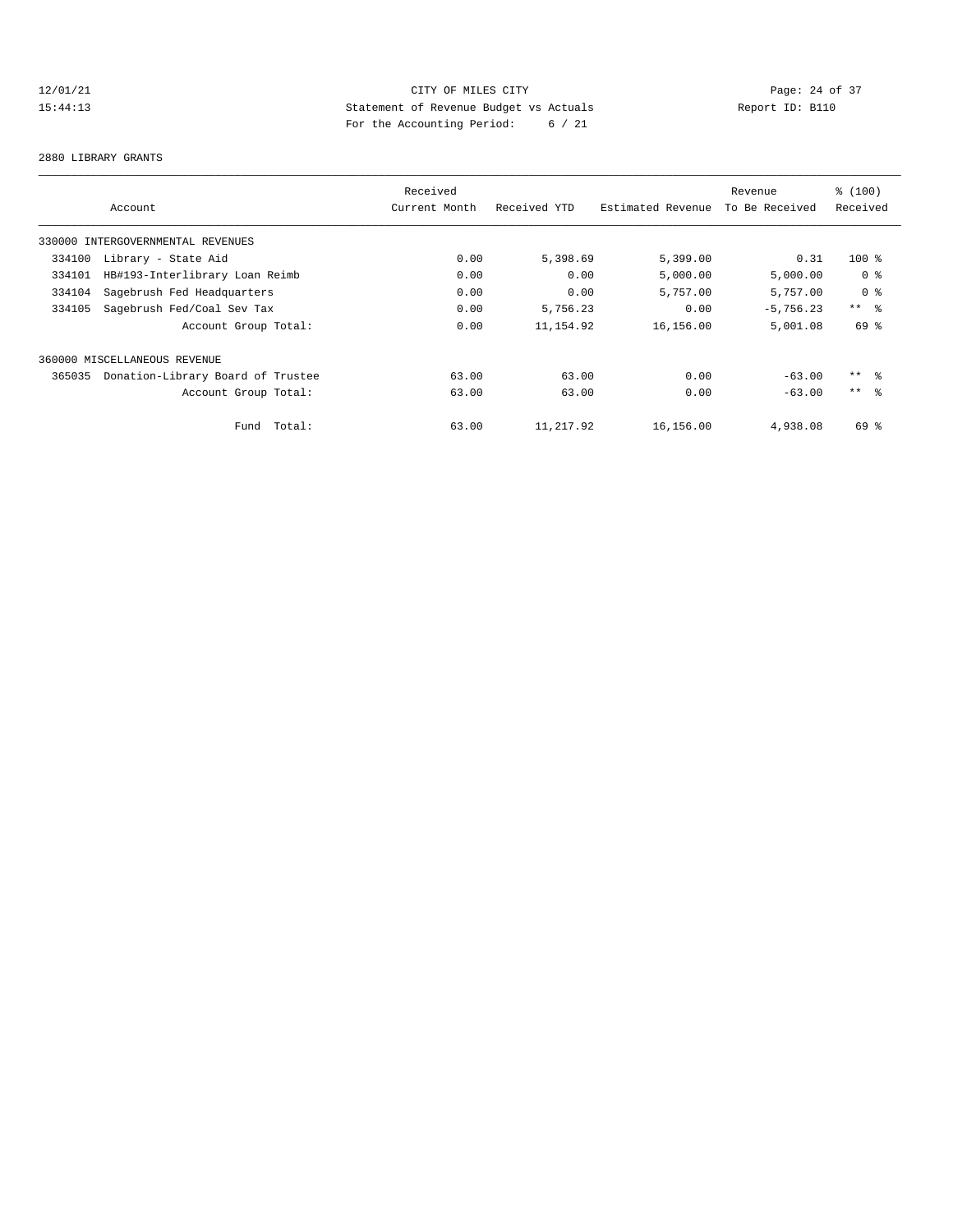# 12/01/21 Page: 25 of 37 15:44:13 Statement of Revenue Budget vs Actuals Report ID: B110 For the Accounting Period: 6 / 21

2935 Historic Preservation

|        |                                   | Received      |              |                   | Revenue        | % (100)         |
|--------|-----------------------------------|---------------|--------------|-------------------|----------------|-----------------|
|        | Account                           | Current Month | Received YTD | Estimated Revenue | To Be Received | Received        |
|        | 330000 INTERGOVERNMENTAL REVENUES |               |              |                   |                |                 |
| 331993 | COVID-19 Federal Stimulus         | 0.00          | 1,120.40     | 0.00              | $-1,120.40$    | $***$ $\approx$ |
| 334000 | State Grants                      | 3,000.00      | 6,000.00     | 6,000.00          | 0.00           | $100*$          |
|        | Account Group Total:              | 3,000.00      | 7,120.40     | 6,000.00          | $-1,120,40$    | $119*$          |
|        | 380000 OTHER FINANCING SOURCES    |               |              |                   |                |                 |
| 383000 | Interfund Operating Transfer      | 0.00          | 3,000.00     | 3,000.00          | 0.00           | $100$ %         |
|        | Account Group Total:              | 0.00          | 3,000.00     | 3,000.00          | 0.00           | $100$ %         |
|        | Total:<br>Fund                    | 3,000.00      | 10,120.40    | 9,000.00          | $-1,120.40$    | $112*$          |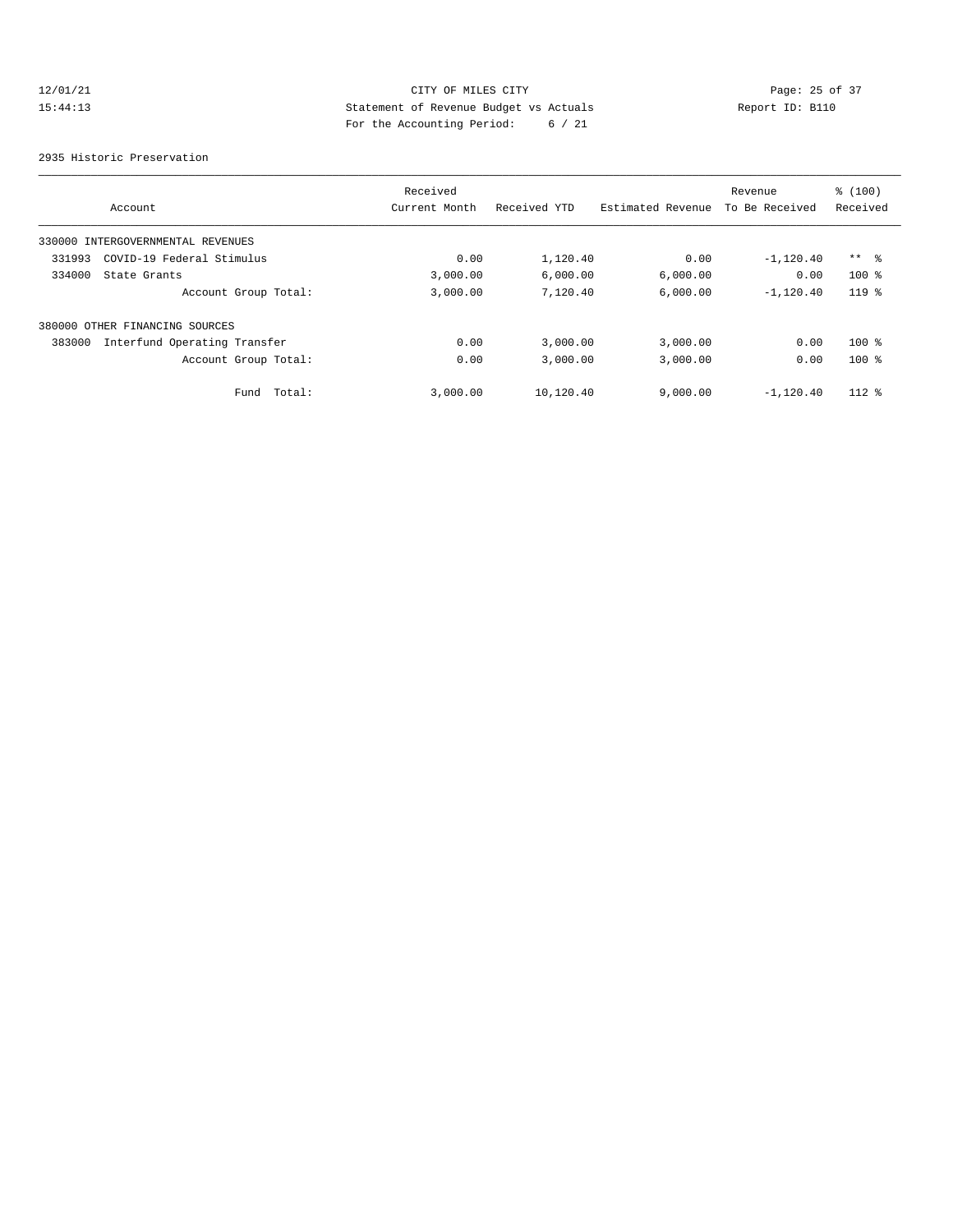### 12/01/21 Page: 26 of 37<br>15:44:13 CITY OF MILES CITY Page: 26 of 37<br>15:44:13 Statement of Revenue Budget vs Actuals<br>19.10 Page: 26 of 37 15:44:13 Statement of Revenue Budget vs Actuals Report ID: B110 For the Accounting Period: 6 / 21

2985 RETIRED SENIOR VOLUNTEER PROG (RSVP)

|        | Account                           | Received<br>Current Month | Received YTD | Estimated Revenue | Revenue<br>To Be Received | % (100)<br>Received |
|--------|-----------------------------------|---------------------------|--------------|-------------------|---------------------------|---------------------|
|        | 330000 INTERGOVERNMENTAL REVENUES |                           |              |                   |                           |                     |
| 331165 | RSVP FEDERAL GRANTS               | 18, 153. 75               | 91,412.00    | 86, 412.00        | $-5,000.00$               | $106$ %             |
|        | Account Group Total:              | 18, 153. 75               | 91,412.00    | 86, 412.00        | $-5,000.00$               | $106$ %             |
|        | 360000 MISCELLANEOUS REVENUE      |                           |              |                   |                           |                     |
| 362020 | MISC REVENUE                      | 10.00                     | 6,368.00     | 18,600.00         | 12,232.00                 | $34*$               |
| 365000 | Contributions and Donations       | 0.00                      | 1,262.29     | 0.00              | $-1, 262.29$              | $***$ $ -$          |
|        | Account Group Total:              | 10.00                     | 7,630.29     | 18,600.00         | 10,969.71                 | 41.8                |
| 370000 | INVESTMENT EARNINGS               |                           |              |                   |                           |                     |
| 371010 | Investment Earnings               | 1.91                      | 24.05        | 0.00              | $-24.05$                  | $***$ $ -$          |
|        | Account Group Total:              | 1.91                      | 24.05        | 0.00              | $-24.05$                  | $***$ $ -$          |
|        | Total:<br>Fund                    | 18,165.66                 | 99,066.34    | 105,012.00        | 5,945.66                  | $94$ $%$            |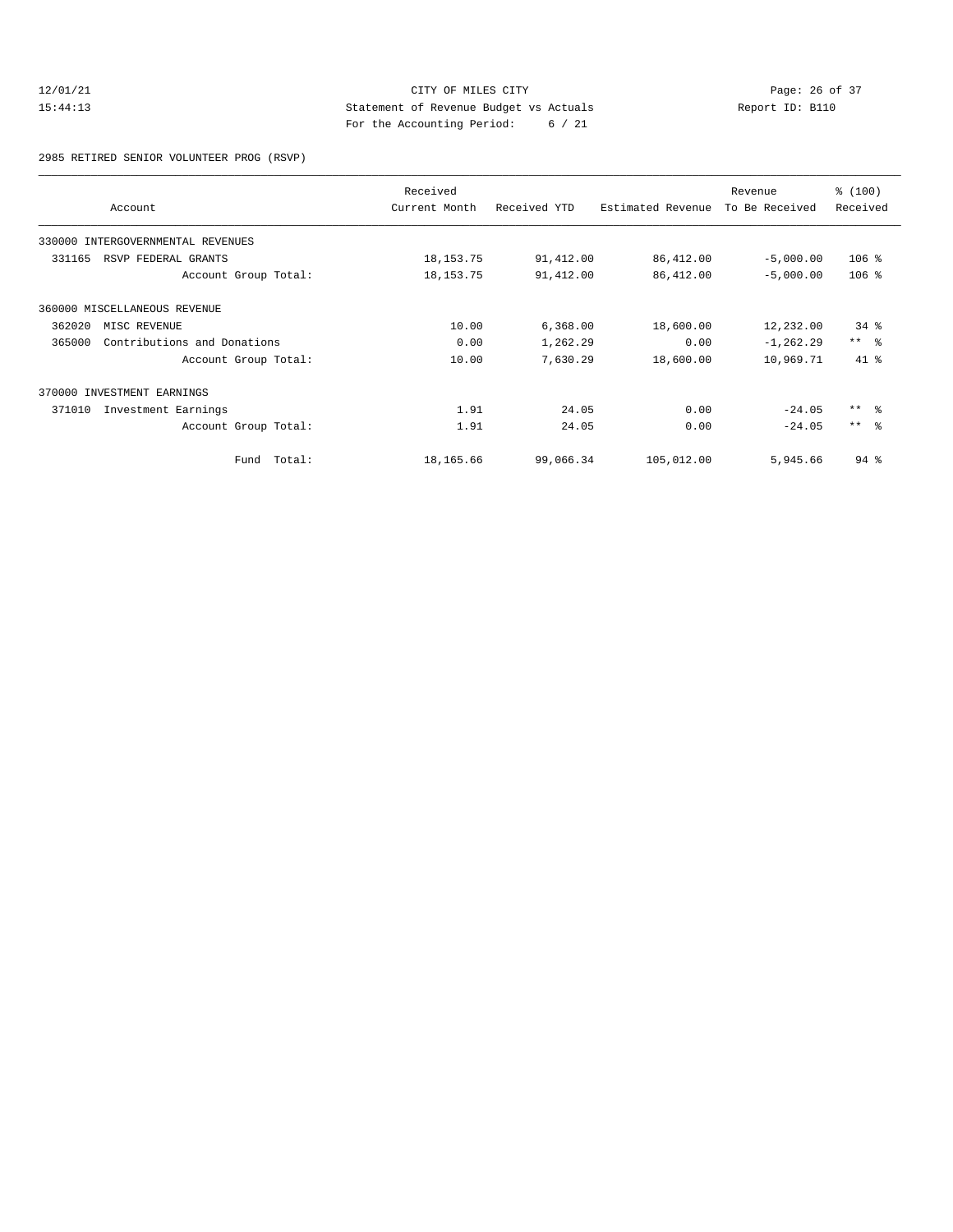### 12/01/21 Page: 27 of 37 15:44:13 Statement of Revenue Budget vs Actuals Report ID: B110 For the Accounting Period: 6 / 21

3301 Judgement Settlement/Southgate

|              |                              | Received      |              |                   | Revenue        | % (100)        |
|--------------|------------------------------|---------------|--------------|-------------------|----------------|----------------|
|              | Account                      | Current Month | Received YTD | Estimated Revenue | To Be Received | Received       |
| 310000 TAXES |                              |               |              |                   |                |                |
| 311010       | Real Property Taxes          | 3,821.81      | 97,946.79    | 101,700.00        | 3,753.21       | $96$ %         |
| 311020       | Personal Property Taxes      | 1,372.69      | 1,562.29     | 0.00              | $-1,562.29$    | $***$ $ -$     |
|              | Account Group Total:         | 5,194.50      | 99,509.08    | 101,700.00        | 2,190.92       | 98 %           |
|              | 360000 MISCELLANEOUS REVENUE |               |              |                   |                |                |
| 362000       | Insurance Proceeds           | $-100.000.00$ | 0.00         | 100,000.00        | 100,000.00     | 0 <sup>8</sup> |
|              | Account Group Total:         | $-100,000.00$ | 0.00         | 100,000.00        | 100,000.00     | 0 <sup>8</sup> |
|              | Total:<br>Fund               | $-94,805.50$  | 99,509.08    | 201,700.00        | 102,190.92     | $49*$          |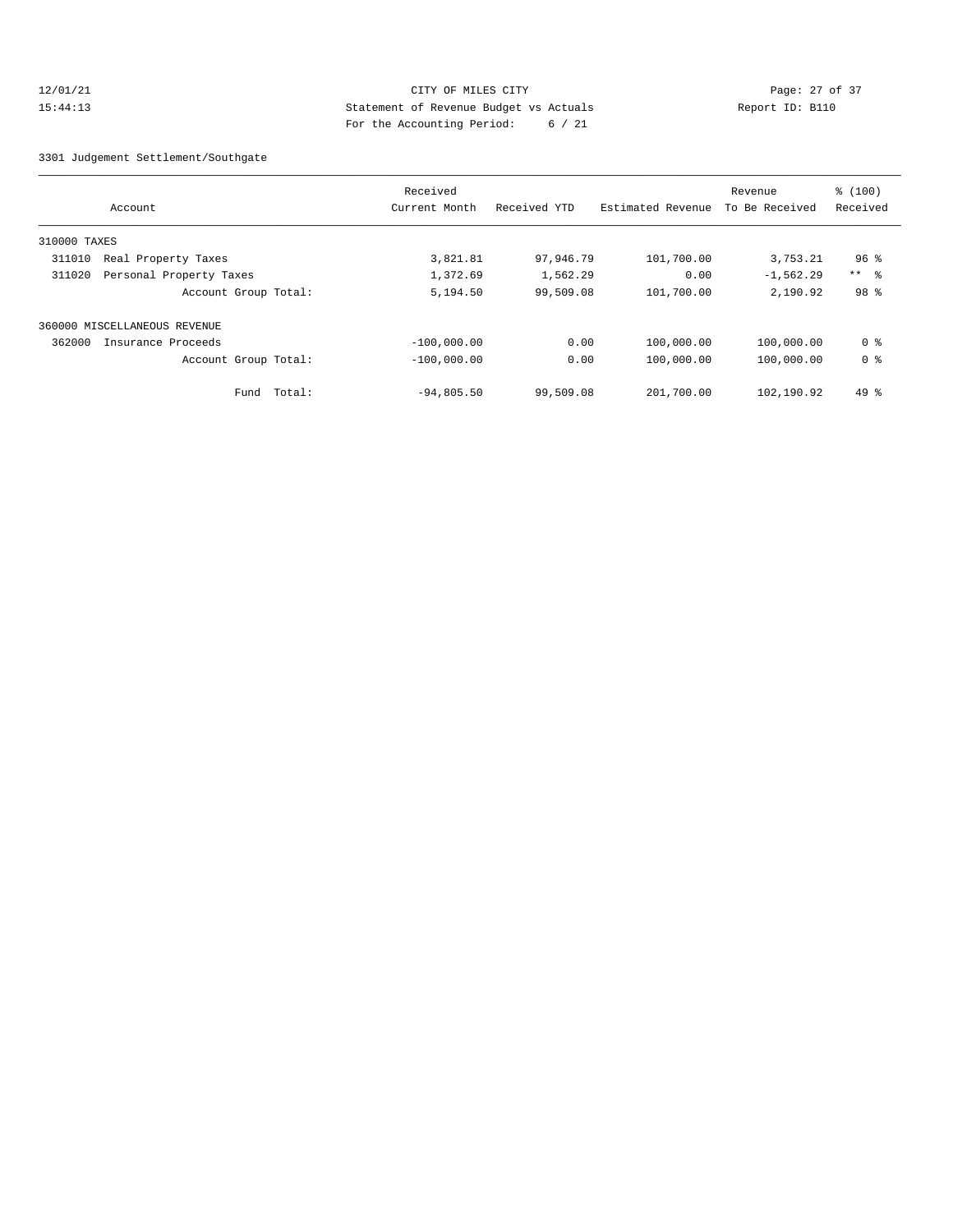# 12/01/21 CITY OF MILES CITY<br>15:44:13 Dege: 28 of 37<br>15:44:13 CITY OF MILES CITY<br>15:44:13 Report ID: B110 15:44:13 Statement of Revenue Budget vs Actuals Report ID: B110 For the Accounting Period: 6 / 21

3670 SID 211

| Account                                           | Received<br>Current Month | Received YTD | Estimated Revenue To Be Received | Revenue | % (100)<br>Received |
|---------------------------------------------------|---------------------------|--------------|----------------------------------|---------|---------------------|
| 360000 MISCELLANEOUS REVENUE                      |                           |              |                                  |         |                     |
| Bond Principal and Interest Assessments<br>363020 | 292.04                    | 3,411.27     | 3,790.00                         | 378.73  | $90*$               |
| Account Group Total:                              | 292.04                    | 3, 411.27    | 3,790.00                         | 378.73  | $90*$               |
| Fund Total:                                       | 292.04                    | 3,411.27     | 3,790.00                         | 378.73  | 90 %                |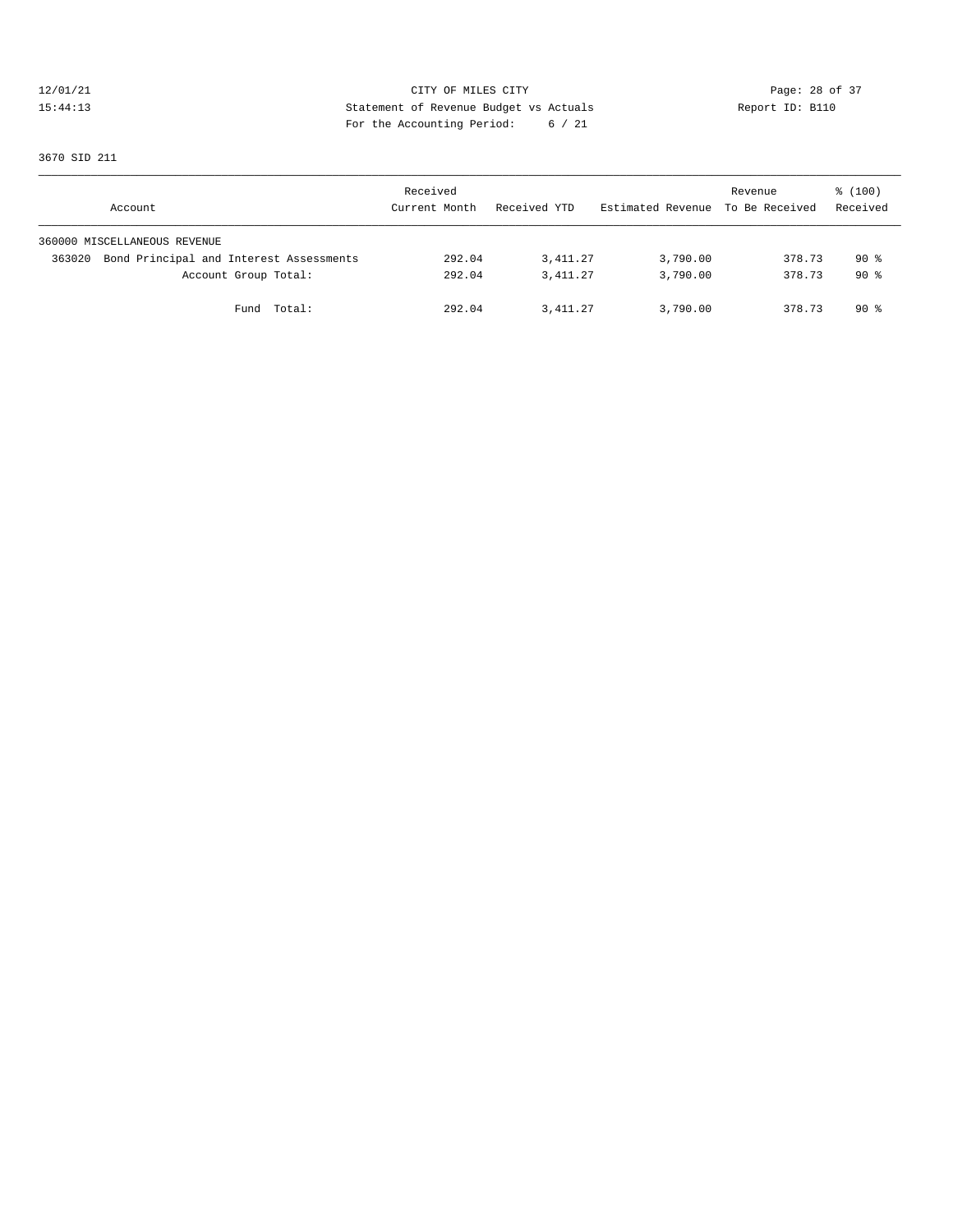### 12/01/21 Page: 29 of 37 15:44:13 Statement of Revenue Budget vs Actuals Report ID: B110 For the Accounting Period: 6 / 21

4000 General Fund Capitol Improvement Fund

| Account                       | Received<br>Current Month | Received YTD | Estimated Revenue To Be Received | Revenue | % (100)<br>Received |
|-------------------------------|---------------------------|--------------|----------------------------------|---------|---------------------|
| 370000 INVESTMENT EARNINGS    |                           |              |                                  |         |                     |
| Investment Earnings<br>371010 | 4.82                      | 76.19        | 900.00                           | 823.81  | 8 %                 |
| Account Group Total:          | 4.82                      | 76.19        | 900.00                           | 823.81  | 8 %                 |
| Total:<br>Fund                | 4.82                      | 76.19        | 900.00                           | 823.81  | 8 %                 |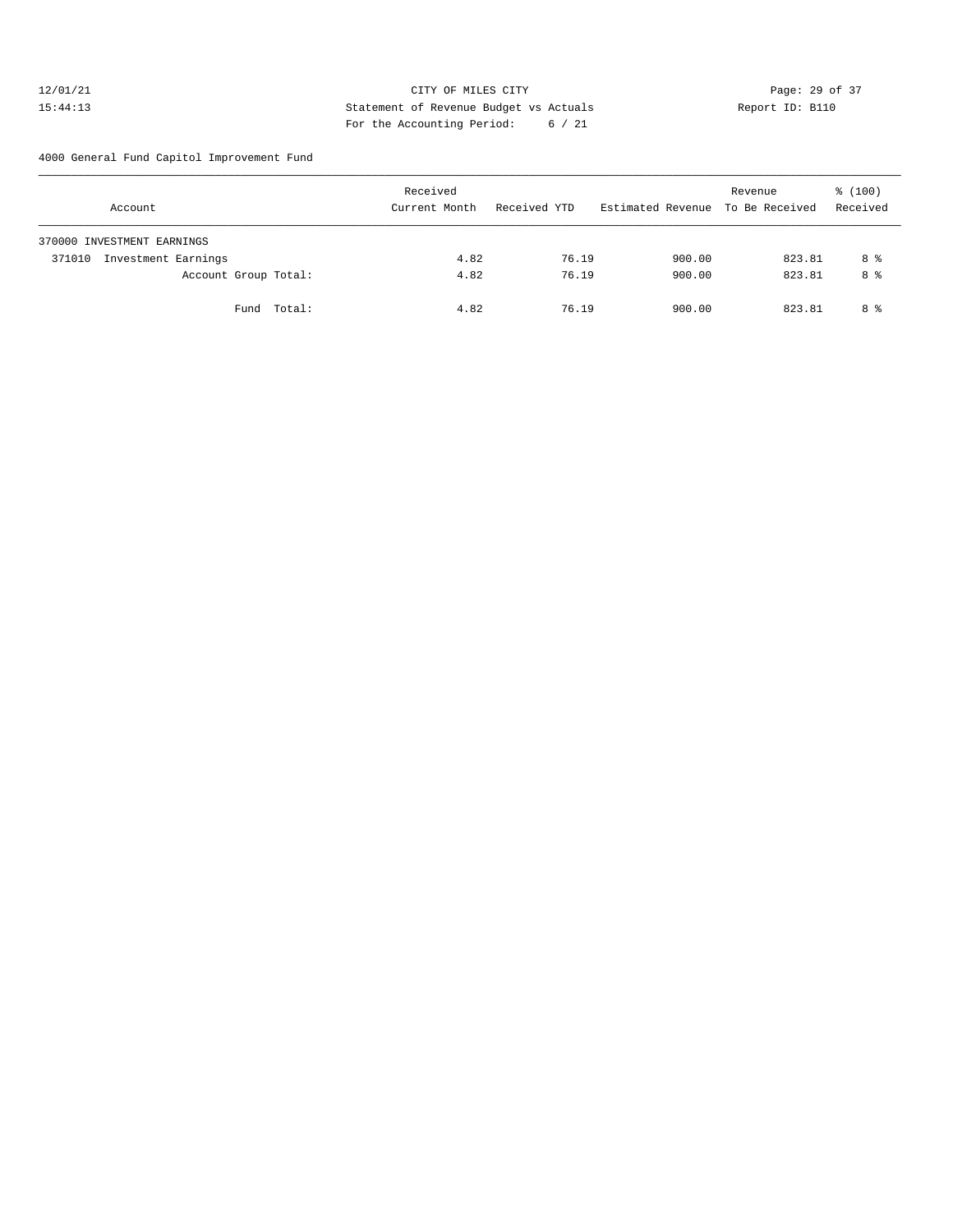### 12/01/21 Page: 30 of 37<br>15:44:13 CITY OF MILES CITY Page: 30 of 37<br>15:44:13 Statement of Revenue Budget vs Actuals Report ID: B110 15:44:13 Statement of Revenue Budget vs Actuals Report ID: B110 For the Accounting Period: 6 / 21

4010 Fire Dept Captial Imprvmt Fund

| Account                      | Received<br>Current Month | Received YTD | Estimated Revenue To Be Received | Revenue     | % (100)<br>Received |
|------------------------------|---------------------------|--------------|----------------------------------|-------------|---------------------|
| 360000 MISCELLANEOUS REVENUE |                           |              |                                  |             |                     |
| 362020<br>MISC REVENUE       | 0.00                      | 1,000.00     | 0.00                             | $-1,000.00$ | $***$ $\frac{6}{6}$ |
| Account Group Total:         | 0.00                      | 1,000.00     | 0.00                             | $-1.000.00$ | ** 8                |
| Fund Total:                  | 0.00                      | 1,000.00     | 0.00                             | $-1.000.00$ | $***$ $\frac{6}{6}$ |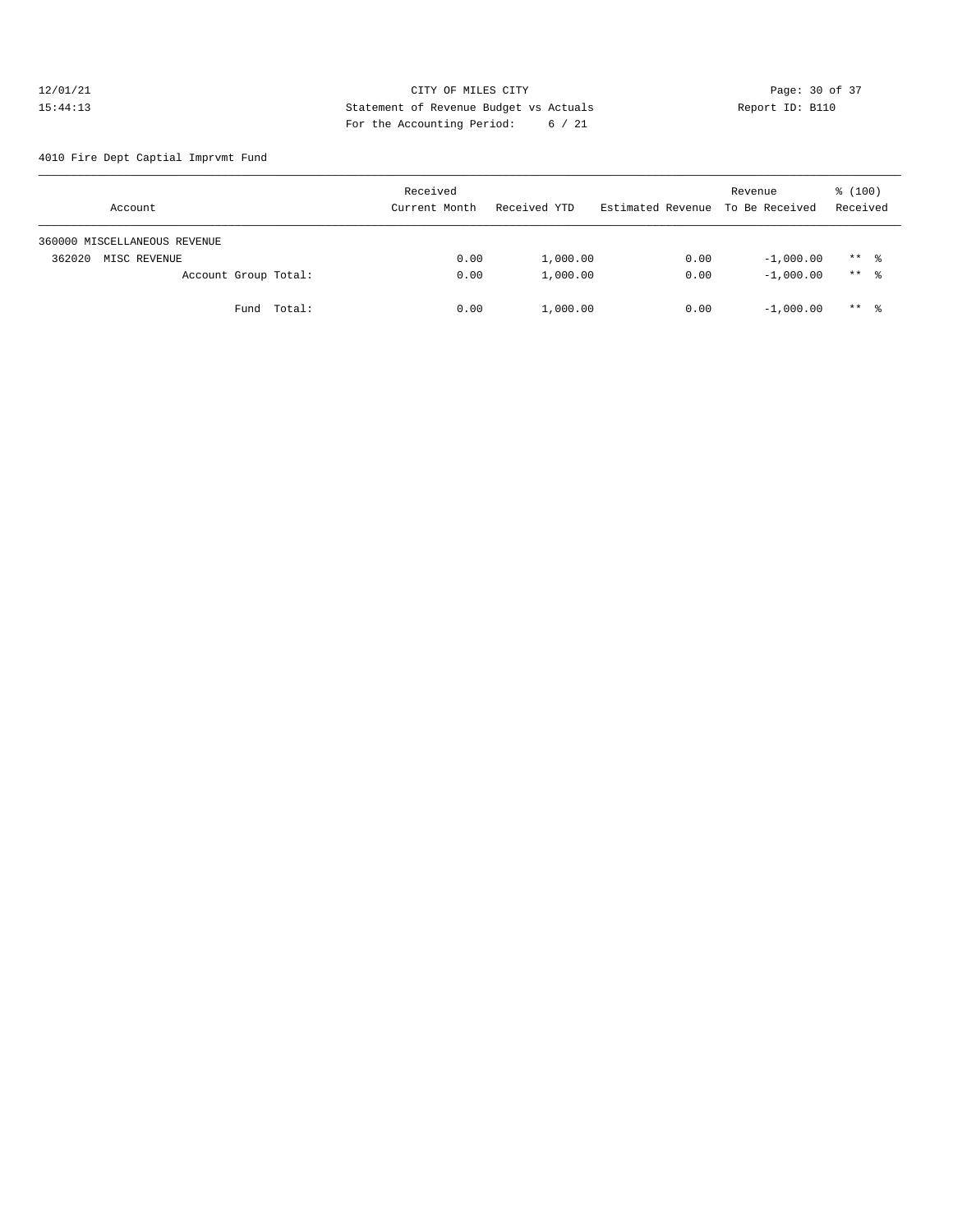### 12/01/21 Page: 31 of 37 15:44:13 Statement of Revenue Budget vs Actuals Report ID: B110 For the Accounting Period: 6 / 21

4050 Ambulance Capital Improvement Fund

| Account                           | Received<br>Current Month | Received YTD | Estimated Revenue To Be Received | Revenue | % (100)<br>Received |
|-----------------------------------|---------------------------|--------------|----------------------------------|---------|---------------------|
| 330000 INTERGOVERNMENTAL REVENUES |                           |              |                                  |         |                     |
| 337000<br>Private Grants          | 0.00                      | 350.00       | 350.00                           | 0.00    | $100*$              |
| Account Group Total:              | 0.00                      | 350.00       | 350.00                           | 0.00    | $100*$              |
| Fund Total:                       | 0.00                      | 350.00       | 350.00                           | 0.00    | $100$ %             |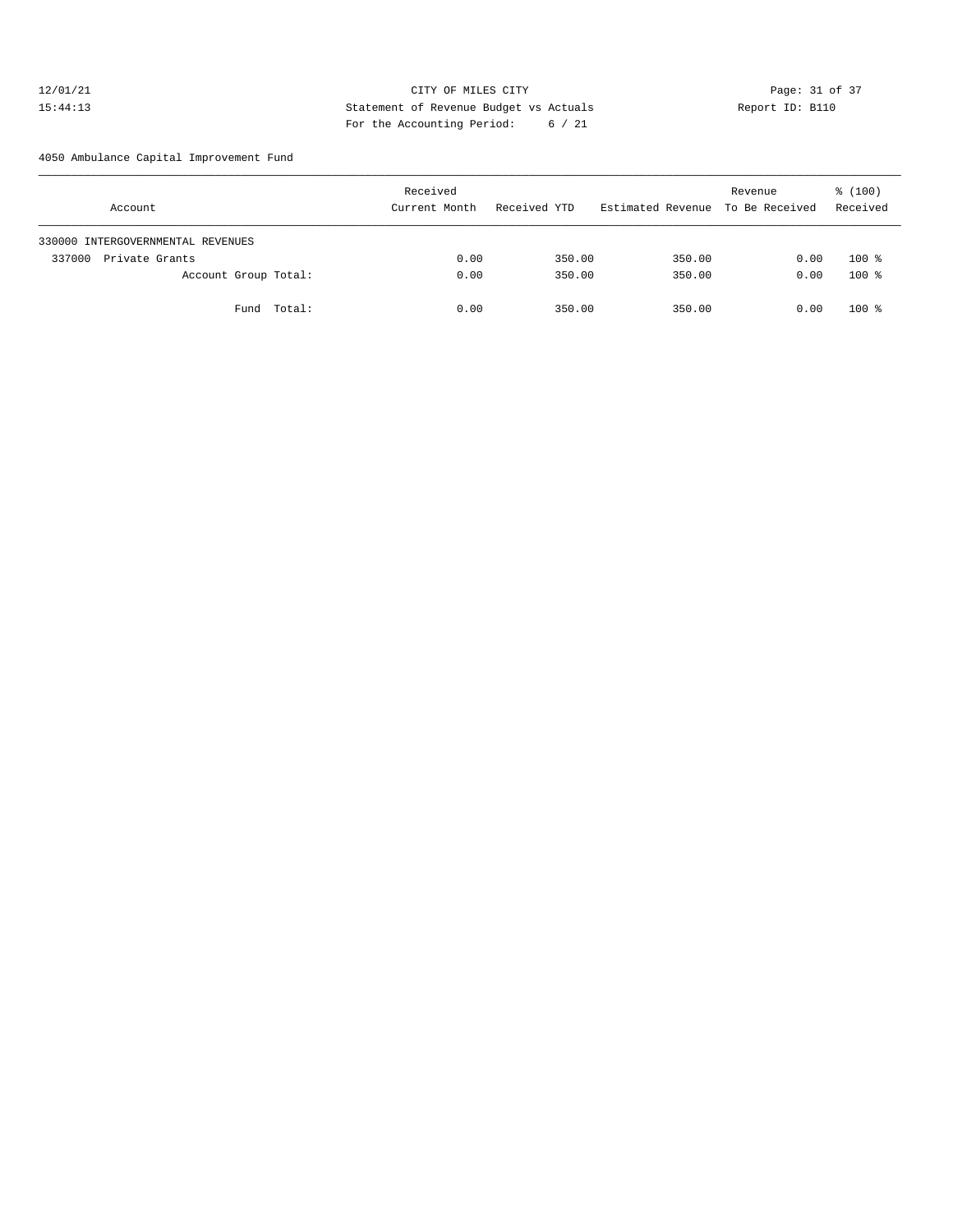# 12/01/21 Page: 32 of 37<br>15:44:13 CITY OF MILES CITY Page: 32 of 37<br>15:44:13 Statement of Revenue Budget vs Actuals<br>19.10 Page: 32 of 37 15:44:13 Statement of Revenue Budget vs Actuals Report ID: B110 For the Accounting Period: 6 / 21

#### 4060 CAPITAL IMPROV-PUBLIC WORKS

|        |                                    | Received      |              |                   | Revenue        | % (100)        |
|--------|------------------------------------|---------------|--------------|-------------------|----------------|----------------|
|        | Account                            | Current Month | Received YTD | Estimated Revenue | To Be Received | Received       |
|        | 320000 LICENSES AND PERMITS        |               |              |                   |                |                |
| 323040 | Other Miscellaneous Permits        | 150.00        | 2,683.00     | 4,200.00          | 1,517.00       | 64 %           |
|        | Account Group Total:               | 150.00        | 2,683.00     | 4,200.00          | 1,517.00       | 64 %           |
|        | 340000 Charges for Services        |               |              |                   |                |                |
| 343014 | Street Cleaning                    | 10,800.00     | 10,800.00    | 10,800.00         | 0.00           | $100*$         |
| 343016 | Prkg Vio/Off Str-Impnd Fees        | 0.00          | 0.00         | 500.00            | 500.00         | 0 <sup>8</sup> |
| 343018 | Sale of Street & Roadway Materials | 0.00          | 0.00         | 1,000.00          | 1,000.00       | 0 <sup>8</sup> |
|        | Account Group Total:               | 10,800.00     | 10,800.00    | 12,300.00         | 1,500.00       | 88 %           |
|        | 370000 INVESTMENT EARNINGS         |               |              |                   |                |                |
| 371010 | Investment Earnings                | 9.22          | 282.99       | 6,500.00          | 6,217.01       | $4\degree$     |
|        | Account Group Total:               | 9.22          | 282.99       | 6,500.00          | 6,217.01       | 4%             |
|        | 380000 OTHER FINANCING SOURCES     |               |              |                   |                |                |
| 383000 | Interfund Operating Transfer       | 0.00          | 75,760.00    | 75,760.00         | 0.00           | $100*$         |
|        | Account Group Total:               | 0.00          | 75,760.00    | 75,760.00         | 0.00           | $100*$         |
|        | Fund Total:                        | 10,959.22     | 89,525.99    | 98,760.00         | 9,234.01       | $91*$          |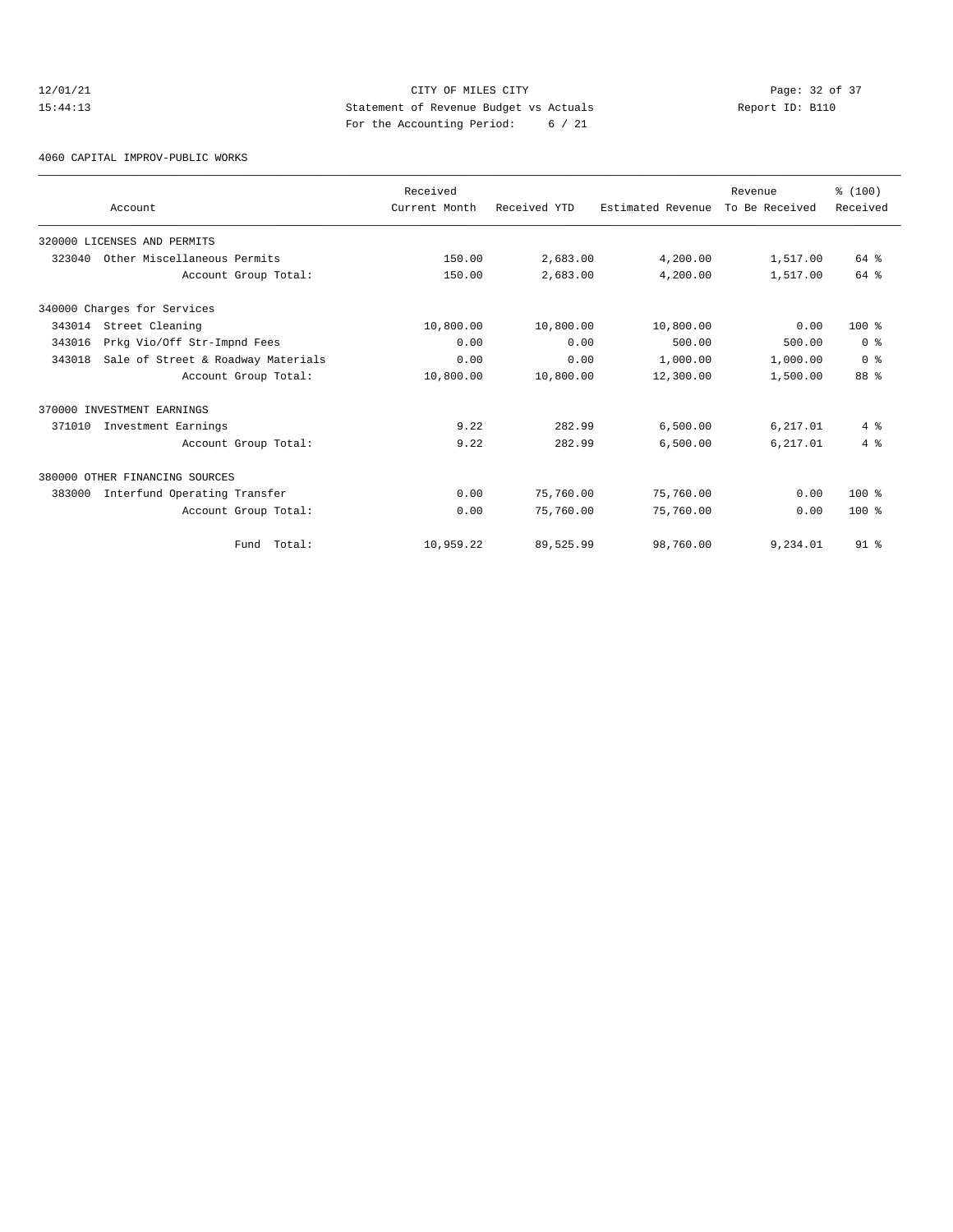### 12/01/21 Page: 33 of 37 15:44:13 Statement of Revenue Budget vs Actuals Report ID: B110 For the Accounting Period: 6 / 21

#### 5210 WATER UTILITY

|        |                                     | Received       |                |                   | Revenue        | % (100)          |
|--------|-------------------------------------|----------------|----------------|-------------------|----------------|------------------|
|        | Account                             | Current Month  | Received YTD   | Estimated Revenue | To Be Received | Received         |
|        | 330000 INTERGOVERNMENTAL REVENUES   |                |                |                   |                |                  |
| 331990 | Federal Stimulus                    | 0.00           | 0.65           | 0.00              | $-0.65$        | $***$ %          |
| 331993 | COVID-19 Federal Stimulus           | 0.00           | 4,372.93       | 0.00              | $-4,372.93$    | $***$ %          |
| 334120 | TSEP Grant                          | $-288, 262.68$ | 476,731.80     | 750,000.00        | 273, 268.20    | 64 %             |
| 336020 | State aid-GASB68                    | 36,774.00      | 36,774.00      | 0.00              | $-36,774.00$   | $***$ 2          |
|        | Account Group Total:                | $-251, 488.68$ | 517,879.38     | 750,000.00        | 232,120.62     | 69 %             |
|        | 340000 Charges for Services         |                |                |                   |                |                  |
| 343021 | Metered Water Sales                 | 271,683.73     | 2, 211, 586.58 | 2,028,780.00      | $-182, 806.58$ | 109 %            |
| 343022 | Unmetered Water Sales/Chrgoffs      | 0.00           | 95.84          | 750.00            | 654.16         | 13 <sup>8</sup>  |
| 343023 | Bulk Water Sales                    | 0.00           | 3,072.70       | 10,000.00         | 6,927.30       | $31*$            |
| 343024 | Sales of Water Materials & Supplies | 583.76         | 867.76         | 0.00              | $-867.76$      | $***$ $ -$       |
| 343025 | Hookup Fee                          | 0.00           | 4,515.00       | 2,500.00          | $-2,015.00$    | 181 %            |
| 343026 | Water Install/Tap Chrgs/Labor       | 0.00           | 3,264.43       | 5,000.00          | 1,735.57       | 65 %             |
| 343027 | Chg for Wtr Dept. Serv              | 1,162.50       | 23, 172. 13    | 20,000.00         | $-3, 172.13$   | 116 <sup>8</sup> |
| 343029 | Curb Stop Replacement Fee           | 3,683.00       | 43, 429.00     | 43,000.00         | $-429.00$      | $101*$           |
|        | Account Group Total:                | 277, 112.99    | 2,290,003.44   | 2,110,030.00      | $-179,973.44$  | 109 %            |
|        | 360000 MISCELLANEOUS REVENUE        |                |                |                   |                |                  |
|        | 362020 MISC REVENUE                 | 1,185.70       | 3,361.03       | 0.00              | $-3, 361.03$   | $***$ $=$        |
|        | Account Group Total:                | 1,185.70       | 3,361.03       | 0.00              | $-3, 361.03$   | $***$ $ -$       |
|        | 370000 INVESTMENT EARNINGS          |                |                |                   |                |                  |
|        | 371010 Investment Earnings          | 609.88         | 9,671.84       | 45,000.00         | 35, 328.16     | $21*$            |
|        | Account Group Total:                | 609.88         | 9,671.84       | 45,000.00         | 35, 328.16     | $21$ %           |
|        | 380000 OTHER FINANCING SOURCES      |                |                |                   |                |                  |
| 382010 | Sale of Fixed Assets                | $-4,831.00$    | $-4,831.00$    | 0.00              | 4,831.00       | $***$ $=$        |
| 383000 | Interfund Operating Transfer        | 100,000.00     | 200,000.00     | 100,000.00        | $-100,000.00$  | $200*$           |
|        | Account Group Total:                | 95,169.00      | 195,169.00     | 100,000.00        | $-95, 169.00$  | $195$ %          |
|        | Fund Total:                         | 122,588.89     | 3,016,084.69   | 3,005,030.00      | $-11,054.69$   | $100*$           |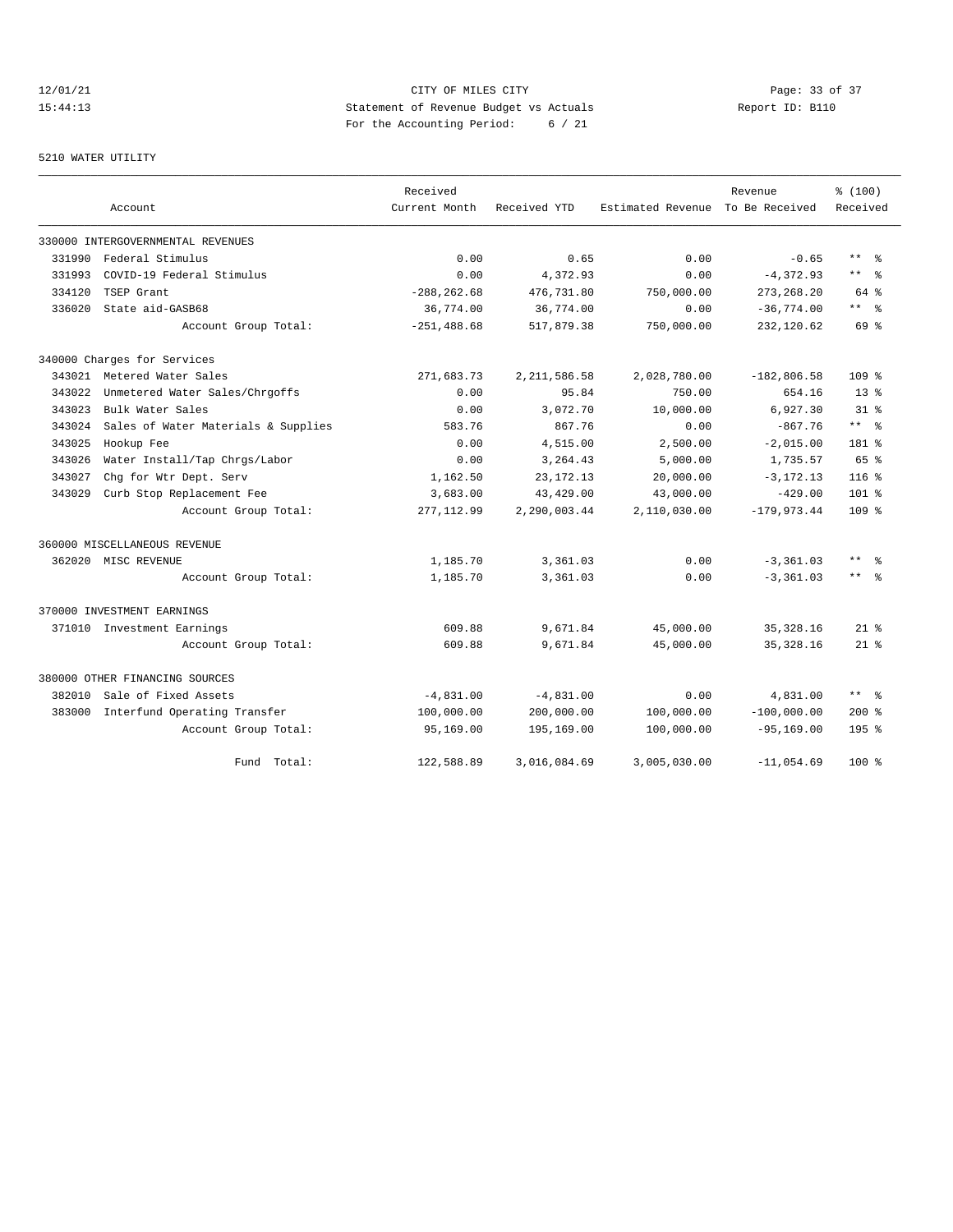### 12/01/21 Page: 34 of 37 15:44:13 Statement of Revenue Budget vs Actuals Report ID: B110 For the Accounting Period: 6 / 21

#### 5310 SEWER UTILITY

|        |                                     | Received      |              |                   | Revenue        | % (100)               |
|--------|-------------------------------------|---------------|--------------|-------------------|----------------|-----------------------|
|        | Account                             | Current Month | Received YTD | Estimated Revenue | To Be Received | Received              |
|        | 330000 INTERGOVERNMENTAL REVENUES   |               |              |                   |                |                       |
| 331990 | Federal Stimulus                    | 0.00          | 0.65         | 0.00              | $-0.65$        | $***$ $=$             |
| 331993 | COVID-19 Federal Stimulus           | 0.00          | 4,372.93     | 0.00              | $-4,372.93$    | $***$<br>- 응          |
| 336020 | State aid-GASB68                    | 29,888.00     | 29,888.00    | 0.00              | $-29,888.00$   | $\star$ $\star$<br>ွေ |
|        | Account Group Total:                | 29,888.00     | 34, 261.58   | 0.00              | $-34, 261.58$  | $***$ $%$             |
|        | 340000 Charges for Services         |               |              |                   |                |                       |
| 341075 | Serv/Cnty-Interlocal Agmt           | 382.50        | 1,530.00     | 1,500.00          | $-30.00$       | $102$ %               |
| 343031 | Sewer Service Charges               | 172,403.47    | 2,048,104.79 | 2,020,810.00      | $-27, 294.79$  | $101*$                |
| 343032 | Sewer Installation Charges/Chrgoffs | 0.00          | 95.84        | 1,000.00          | 904.16         | 10 <sup>8</sup>       |
| 343033 | Hookup Fee                          | 240.00        | 1,440.00     | 1,000.00          | $-440.00$      | 144 %                 |
| 343034 | Treatment Facilities Fees           | 270.00        | 5,425.00     | 2,000.00          | $-3,425.00$    | $271$ %               |
| 343036 | Miscellaneous Sewer Revenue (Labor) | 4,392.00      | 8,482.99     | 15,000.00         | 6,517.01       | 57 <sup>8</sup>       |
| 343037 | Baker Road Etc.                     | 1,230.84      | 14, 317.98   | 12,000.00         | $-2, 317.98$   | $119*$                |
|        | Account Group Total:                | 178,918.81    | 2,079,396.60 | 2,053,310.00      | $-26,086.60$   | 101 <sub>8</sub>      |
|        | 360000 MISCELLANEOUS REVENUE        |               |              |                   |                |                       |
| 361010 | Land Rental                         | $-8,394.00$   | $-5,520.10$  | 2,900.00          | 8,420.10       | $***$ 2               |
| 362020 | MISC REVENUE                        | $-46.84$      | 75.54        | 500.00            | 424.46         | 15 <sup>°</sup>       |
|        | Account Group Total:                | $-8,440.84$   | $-5,444.56$  | 3,400.00          | 8,844.56       | $***$ %               |
|        | 370000 INVESTMENT EARNINGS          |               |              |                   |                |                       |
| 371010 | Investment Earnings                 | 457.49        | 6,650.25     | 35,000.00         | 28, 349. 75    | 19 <sup>°</sup>       |
|        | Account Group Total:                | 457.49        | 6,650.25     | 35,000.00         | 28, 349. 75    | 19 <sup>°</sup>       |
|        | 380000 OTHER FINANCING SOURCES      |               |              |                   |                |                       |
| 382010 | Sale of Fixed Assets                | $-4,831.00$   | $-4,831.00$  | 0.00              | 4,831.00       | $***$ $=$             |
|        | Account Group Total:                | $-4,831.00$   | $-4,831.00$  | 0.00              | 4,831.00       | $***$ $%$             |
|        | Fund Total:                         | 195,992.46    | 2,110,032.87 | 2,091,710.00      | $-18, 322.87$  | $101$ %               |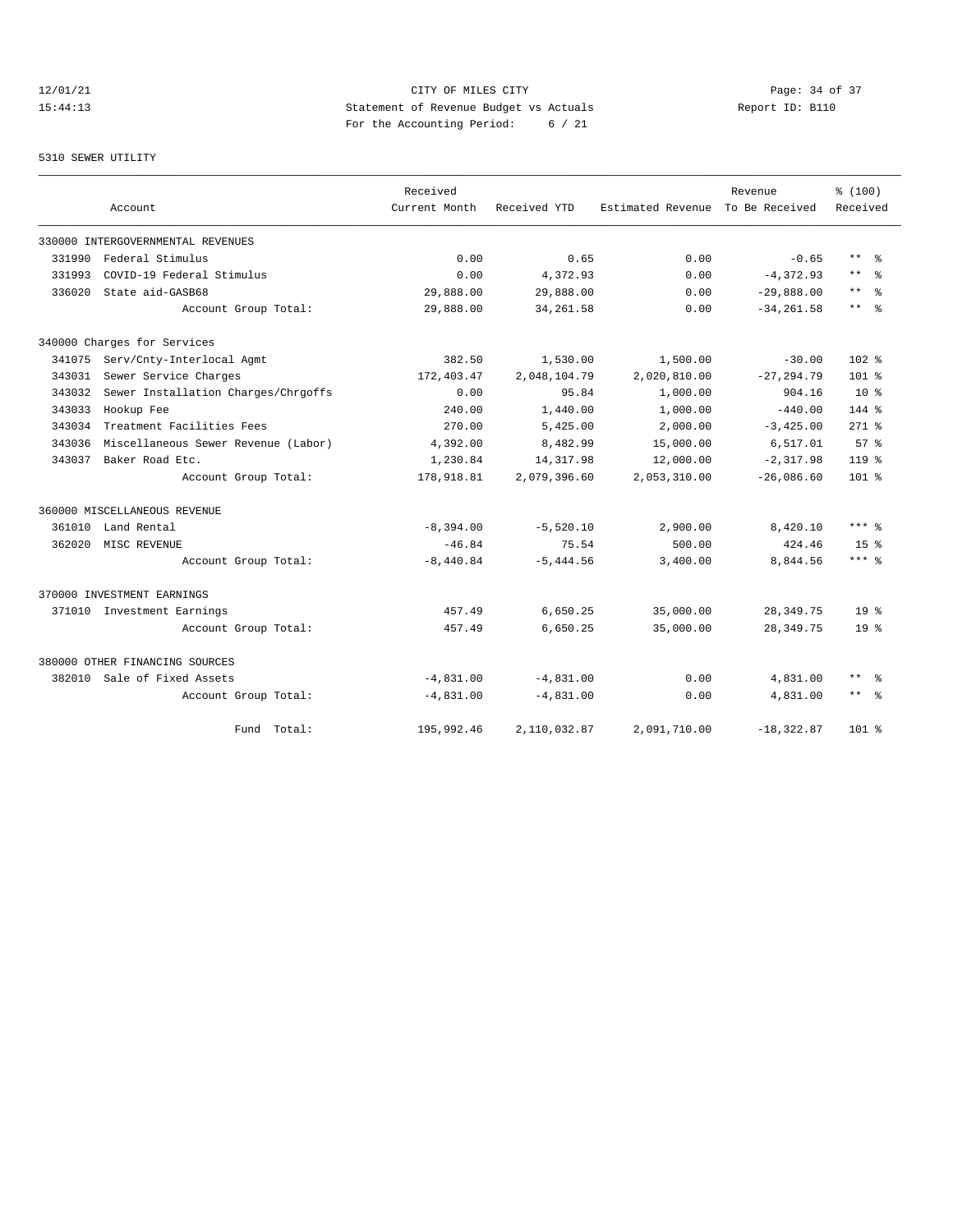# 12/01/21 Page: 35 of 37 15:44:13 Statement of Revenue Budget vs Actuals Report ID: B110 For the Accounting Period: 6 / 21

#### 5510 AMBULANCE FUND

|              |                                        | Received      |              |                   | Revenue        | % (100)         |
|--------------|----------------------------------------|---------------|--------------|-------------------|----------------|-----------------|
|              | Account                                | Current Month | Received YTD | Estimated Revenue | To Be Received | Received        |
| 310000 TAXES |                                        |               |              |                   |                |                 |
| 311010       | Real Property Taxes                    | 361.17        | 9,283.84     | 9,281.00          | $-2.84$        | $100$ %         |
| 311020       | Personal Property Taxes                | 132.09        | 180.43       | 210.00            | 29.57          | 86 <sup>8</sup> |
| 312000       | Penalty & Interest on Delinquent Taxes | 5.86          | 21.77        | 10.00             | $-11.77$       | $218$ %         |
|              | Account Group Total:                   | 499.12        | 9,486.04     | 9,501.00          | 14.96          | $100*$          |
|              | 330000 INTERGOVERNMENTAL REVENUES      |               |              |                   |                |                 |
| 331040       | Medicaid Supplemental Program-State    | 0.00          | 36, 281.74   | 12,500.00         | $-23,781.74$   | $290*$          |
| 331113       | FEMA -Projects                         | 0.00          | 5,750.41     | 50,000.00         | 44, 249.59     | $12*$           |
| 331990       | Federal Stimulus                       | 0.00          | 0.46         | 0.00              | $-0.46$        | $***$ $=$       |
| 331993       | COVID-19 Federal Stimulus              | 0.00          | 341,753.23   | 0.00              | $-341, 753.23$ | $***$ $ -$      |
| 334993       | COVID-19 State Stimulus                | 0.00          | 0.00         | 11,052.00         | 11,052.00      | ი ჵ             |
| 336020       | State aid-GASB68                       | 125,009.00    | 125,009.00   | 0.00              | $-125,009.00$  | $***$ $=$       |
|              | Account Group Total:                   | 125,009.00    | 508,794.84   | 73,552.00         | $-435, 242.84$ | 692 %           |
|              | 340000 Charges for Services            |               |              |                   |                |                 |
| 341075       | Serv/Cnty-Interlocal Agmt              | 12,350.00     | 53,950.00    | 55,187.00         | 1,237.00       | 98 %            |
| 342026       | Ambulance Charges                      | 101,842.55    | 1,127,696.96 | 1,333,694.00      | 205,997.04     | $85*$           |
| 342027       | Ambulance Standby                      | 0.00          | 4,505.00     | 4,000.00          | $-505.00$      | $113*$          |
|              | Account Group Total:                   | 114, 192.55   | 1,186,151.96 | 1,392,881.00      | 206,729.04     | $85*$           |
|              | 360000 MISCELLANEOUS REVENUE           |               |              |                   |                |                 |
| 362020       | MISC REVENUE                           | 0.00          | 3,095.08     | 500.00            | $-2,595.08$    | 619 %           |
| 366010       | Misc- From Charge off Accts            | 191.17        | 18,727.66    | 5,000.00          | $-13,727.66$   | $375$ $%$       |
| 367000       | Sale of Junk or Salvage                | 0.00          | 0.00         | 500.00            | 500.00         | 0 <sup>8</sup>  |
|              | Account Group Total:                   | 191.17        | 21,822.74    | 6,000.00          | $-15,822.74$   | $364$ $%$       |
|              | 370000 INVESTMENT EARNINGS             |               |              |                   |                |                 |
|              | 371010 Investment Earnings             | 7.64          | 88.30        | 0.00              | $-88.30$       | $***$<br>- 옹    |
|              | Account Group Total:                   | 7.64          | 88.30        | 0.00              | $-88.30$       | $***$ $-$       |
|              | Fund Total:                            | 239,899.48    | 1,726,343.88 | 1,481,934.00      | $-244.409.88$  | $116*$          |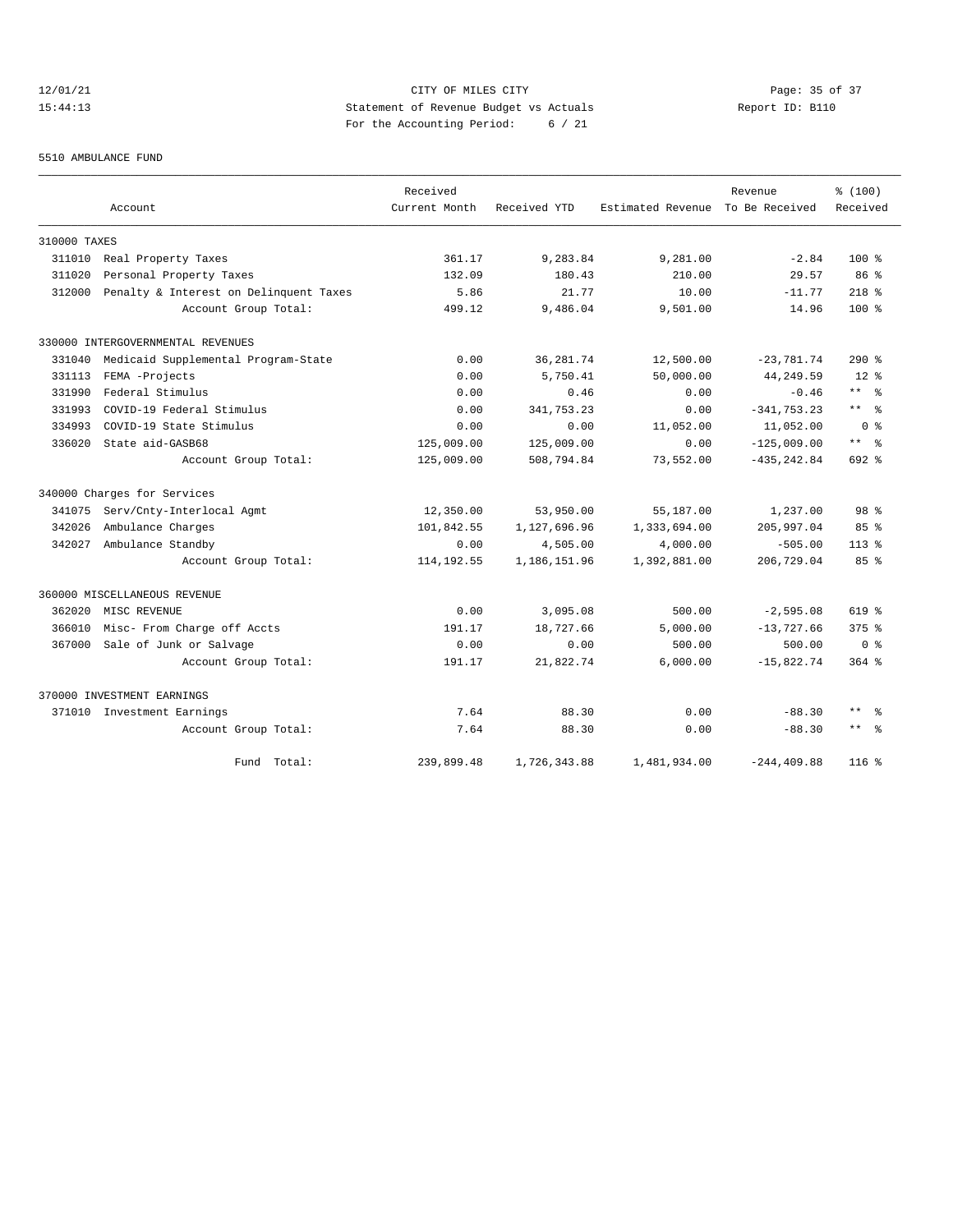# $12/01/21$  Page: 36 of 37<br>15:44:13 15:44:13 Statement of Revenue Budget vs Actuals  $\frac{12}{15}$  Report ID: B110 15:44:13 Statement of Revenue Budget vs Actuals Report ID: B110 For the Accounting Period: 6 / 21

#### 5610 AIRPORT OPERATING

|              |                                        | Received      |              |                   | Revenue           | % (100)          |
|--------------|----------------------------------------|---------------|--------------|-------------------|-------------------|------------------|
|              | Account                                | Current Month | Received YTD | Estimated Revenue | To Be Received    | Received         |
| 310000 TAXES |                                        |               |              |                   |                   |                  |
| 311010       | Real Property Taxes                    | 541.87        | 13,927.96    | 13,922.00         | $-5.96$           | 100 <sub>8</sub> |
| 311020       | Personal Property Taxes                | 198.18        | 270.68       | 316.00            | 45.32             | 86 <sup>8</sup>  |
| 312000       | Penalty & Interest on Delinquent Taxes | 8.78          | 32.65        | 40.00             | 7.35              | $82*$            |
|              | Account Group Total:                   | 748.83        | 14, 231. 29  | 14,278.00         | 46.71             | $100*$           |
|              | 330000 INTERGOVERNMENTAL REVENUES      |               |              |                   |                   |                  |
| 331126       | AIP 018-2019                           | $-17, 116.99$ | 122,085.00   | 197,910.00        | 75,825.00         | $62$ $%$         |
| 331128       | FFA Grant- 06-2015                     | 279,726.70    | 279,726.70   | 0.00              | $-279,726.70$     | $***$ $%$        |
| 331132       | FAA 020-2021                           | 441,741.26    | 441,741.26   | 0.00              | $-441, 741.26$    | ** %             |
| 331993       | COVID-19 Federal Stimulus              | $-30,000.00$  | 0.00         | 30,000.00         | 30,000.00         | 0 <sup>8</sup>   |
| 334060       | Coal Board Grant                       | 0.00          | 19,433.96    | 35,400.00         | 15,966.04         | 55 %             |
| 336020       | State aid-GASB68                       | 7,135.00      | 7,135.00     | 0.00              | $-7, 135.00$      | $***$ $ -$       |
|              | Account Group Total:                   | 681, 485.97   | 870,121.92   | 263, 310.00       | $-606, 811.92$    | 330 %            |
|              | 340000 Charges for Services            |               |              |                   |                   |                  |
| 341075       | Serv/Cnty-Interlocal Agmt              | 17,299.50     | 34,599.00    | 30,000.00         | $-4,599.00$       | 115 <sub>8</sub> |
| 343018       | Sale of Street & Roadway Materials     | 0.00          | 3,432.00     | 1,000.00          | $-2,432.00$       | $343$ $%$        |
| 343061       | Landing Fees                           | 220.50        | 2,163.75     | 2,000.00          | $-163.75$         | 108 <sup>8</sup> |
| 343062       | Aviation Fuel                          | 44,548.86     | 568,488.59   | 300,000.00        | $-268, 488.59$    | $189*$           |
| 343064       | Hangar Rent                            | 4,222.54      | 86, 447.88   | 59,000.00         | $-27, 447.88$     | 147 %            |
| 343065       | Building Rentals                       | 2,546.03      | 18,106.24    | 14,000.00         | $-4, 106.24$      | $129$ %          |
| 343067       | Other - Miscellaneous                  | $-45,000.00$  | 4,856.93     | 500.00            | $-4, 356.93$      | $971$ %          |
| 343069       | Ag Contract                            | 0.00          | 11,000.00    | 11,000.00         | 0.00              | 100 %            |
|              | Account Group Total:                   | 23,837.43     | 729,094.39   | 417,500.00        | $-311, 594.39$    | $175$ $%$        |
|              | 360000 MISCELLANEOUS REVENUE           |               |              |                   |                   |                  |
| 361010       | Land Rental                            | 1,298.34      | 17,432.95    | 20,000.00         | 2,567.05          | 87%              |
| 362020       | MISC REVENUE                           | 75.00         | 522.57       | 350.00            | $-172.57$         | $149$ %          |
| 369999       | Capitol Grant Contribution             | 267,934.00    | 267,934.00   | 0.00              | $-267,934.00$     | $***$ $%$        |
|              | Account Group Total:                   | 269, 307.34   | 285,889.52   | 20,350.00         | $-265, 539.52$    | $***$ %          |
|              | 370000 INVESTMENT EARNINGS             |               |              |                   |                   |                  |
|              | 371010 Investment Earnings             | 32.10         | 656.01       | 2,000.00          | 1,343.99          | 33 <sup>8</sup>  |
|              | Account Group Total:                   | 32.10         | 656.01       | 2,000.00          | 1,343.99          | 33 <sup>8</sup>  |
|              | 380000 OTHER FINANCING SOURCES         |               |              |                   |                   |                  |
| 381071       | MT Aero Loan Hanger 8 Door             | $-15,000.00$  | 0.00         | 15,000.00         | 15,000.00         | 0 <sup>8</sup>   |
|              | 382010 Sale of Fixed Assets            | 4,995.00      | 4,995.00     | 0.00              | $-4,995.00$       | $***$ $%$        |
|              | Account Group Total:                   | $-10,005.00$  | 4,995.00     | 15,000.00         | 10,005.00         | 33 <sup>8</sup>  |
|              | Fund Total:                            | 965,406.67    | 1,904,988.13 | 732,438.00        | $-1, 172, 550.13$ | 260%             |